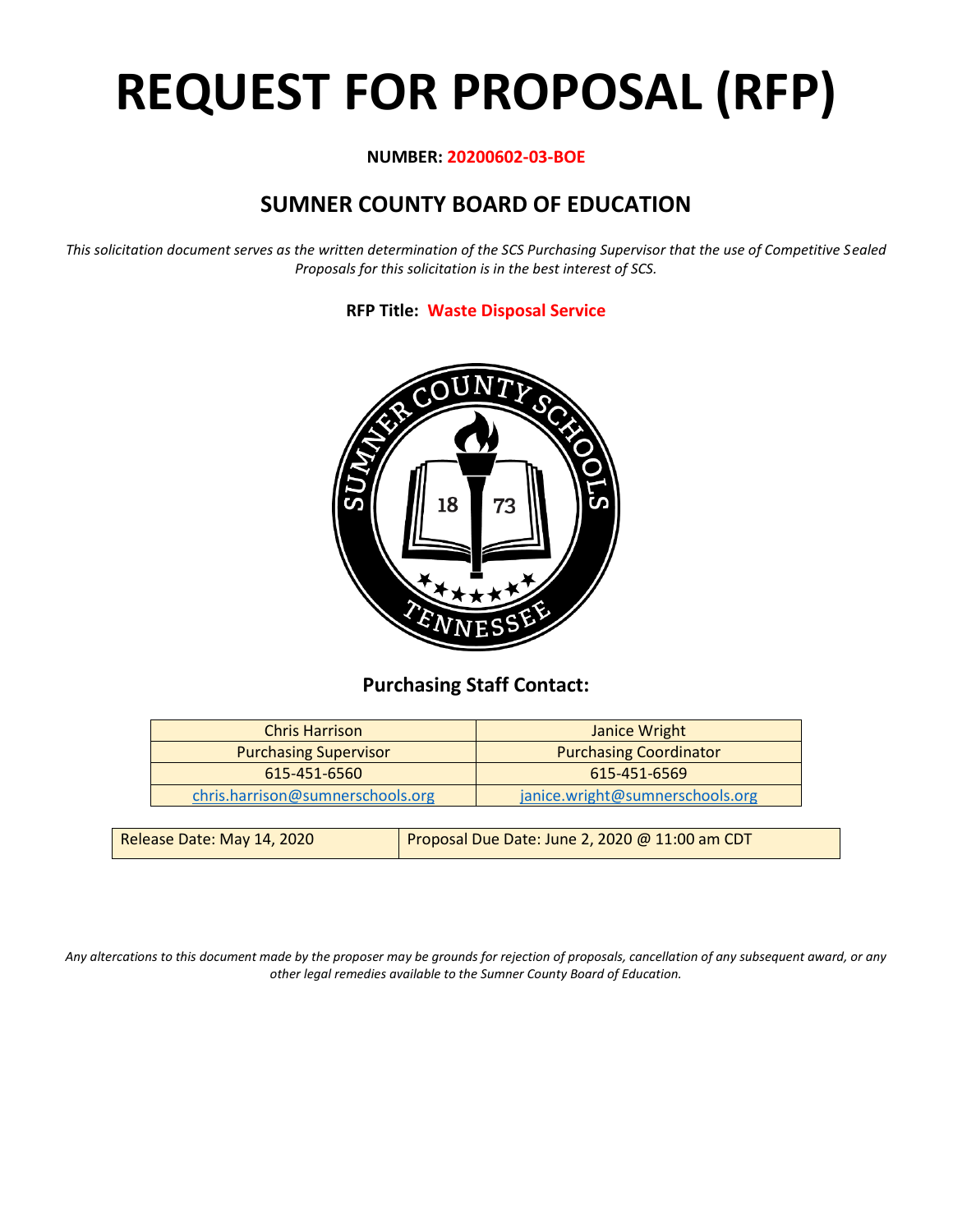## **NOTICE TO PROPOSERS**

There may be one or more amendments to this RFP. In order to receive communication for any such amendments issued specifically to this RFP, the proposer must provide a Notice of Intent to Propose to the Sumner County Board of Education (SCS) Purchasing Department. The proposer must utilize this form when submitting notice. The notice may be sent by email to: Purchasing Office, purchasing@sumnerschools.org. SCS will send amendments only to those proposers which complete and return this information by the deadline list in the RFP Schedule of Events (Section 4).

| <b>RFP Number:</b>      | 20200602-03-BOE Waste Disposal Service                               |
|-------------------------|----------------------------------------------------------------------|
| Company Name:           |                                                                      |
| <b>Mailing Address:</b> |                                                                      |
|                         |                                                                      |
|                         |                                                                      |
| Phone Number:           |                                                                      |
| <b>Contact Person:</b>  |                                                                      |
| <b>Email Address:</b>   |                                                                      |
|                         |                                                                      |
| Authorized Signature    |                                                                      |
| <b>Printed Name</b>     | <u> 1980 - Johann Barn, mars an t-Amerikaansk politiker (* 1908)</u> |
| Date                    |                                                                      |

Emailed amendments will be sent in a Microsoft Word (Office for Windows) or Portable Document Format (pdf) format. Any alterations to the document made by the proposer may be grounds for rejection of proposal, cancellation of any subsequent award or any other legal remedies available to the Sumner County Board of Education.

Amendments will also be posted on the SCS website **https://sumnerschools.org/index.php/current-bids-and-rfps** and attached to the solicitation listing as a PDF or WORD file. Check the particular solicitation on the Current Bids and RFPs webpage for any posted amendments.

By completing and returning this form, the Proposer has expressed its intent to provide a proposal for **20200602-03-BOE Waste Disposal Service**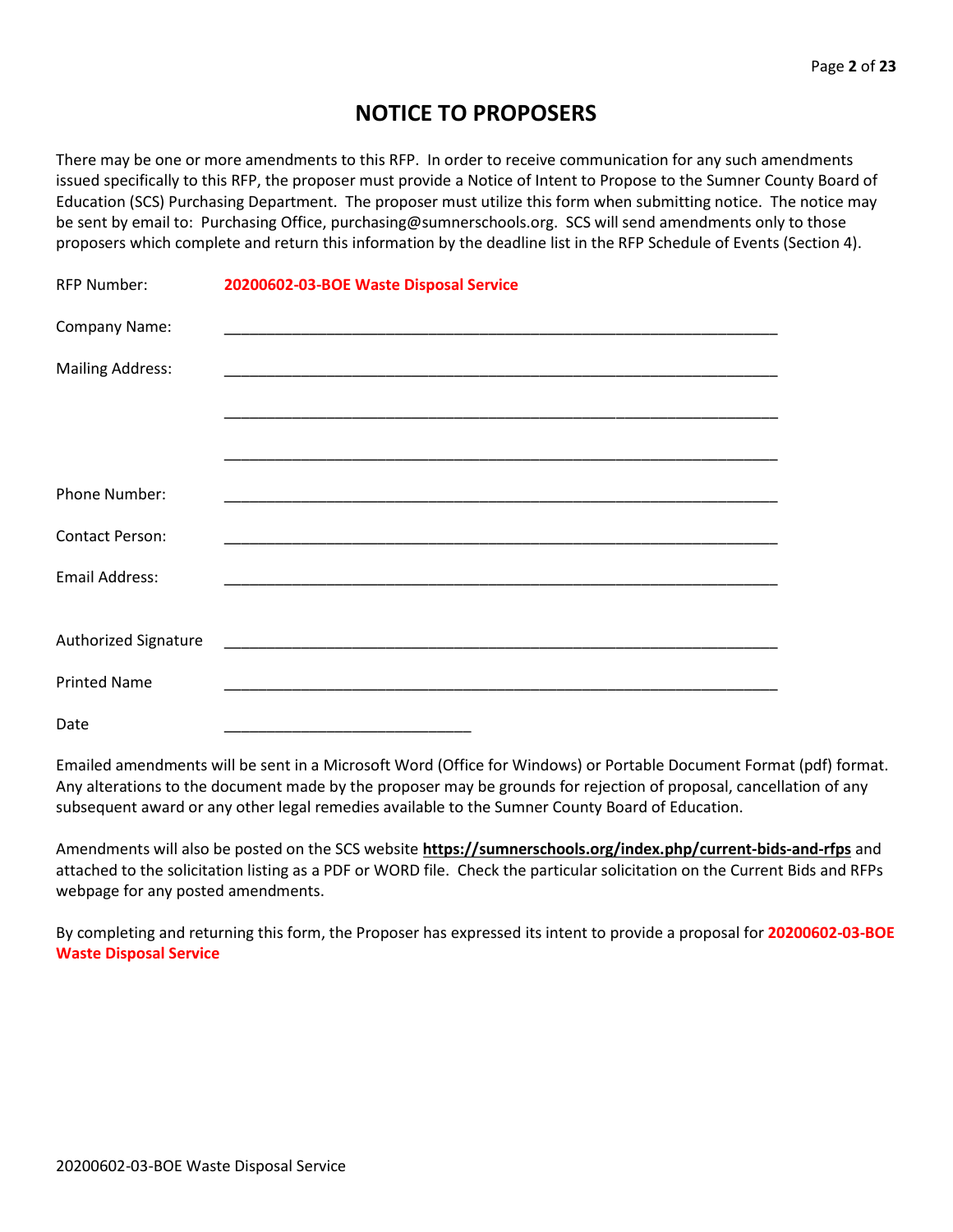## **TABLE OF CONTENTS**

- 1. Introduction/Overview
	- 1.1. Purpose
	- 1.2. Contact Information
- 2. Requirements
	- 2.1. Scope of Work/Specifications
- 3. Source Selection and Contract Award
- 4. Schedule of Events
- 5. Instructions for Proposal
	- 5.1. Required Forms
	- 5.2. New Vendors
	- 5.3. Acknowledgement of Insurance Requirements
	- 5.4. Clarification and Interpretation of RFP
	- 5.5. Proposal Package
	- 5.6. Delivery of Proposals
	- 5.7. Evaluation of Proposals
	- 5.8. Request for Clarification of Proposals
	- 5.9. Protests
- 6. Attachments
	- 6.1. Contact Information
	- 6.2. Bid Form/Certification
	- 6.3. References
	- 6.4. Certification Regarding Debarment or Suspension
	- 6.5. Condition of Submitting Proposal
	- 6.6. Statement of Non-Collusion
	- 6.7. Attestation Re Personnel
	- 6.8. Drug Free Workplace Affidavit
	- 6.9. IRS Form W-9
		- \**An online, fillable version can be found at https://www.irs.gov/pub/irs-pdf/fw9.pdf*
	- 6.10. Standard Terms & Conditions
	- 6.11. Vendor Checklist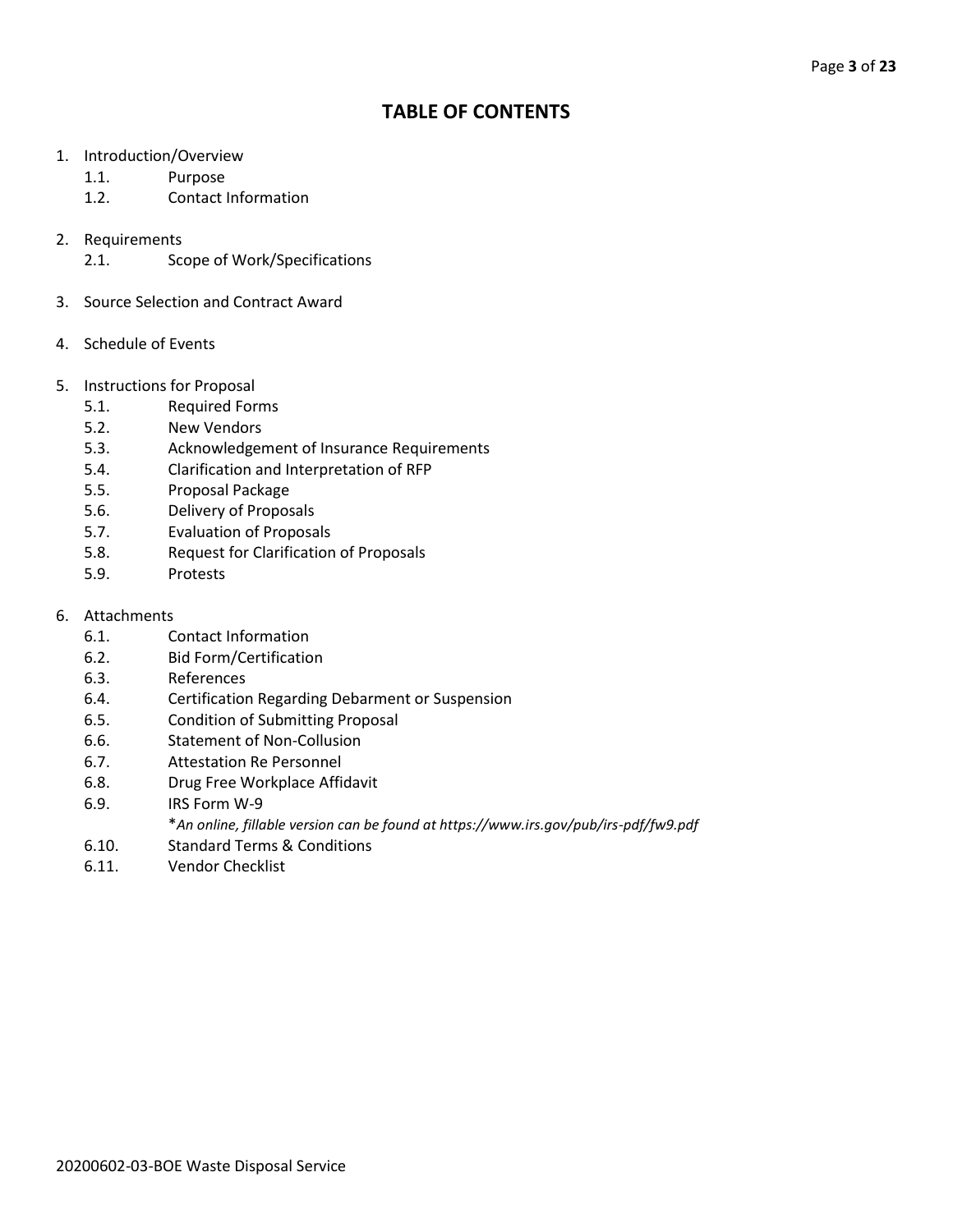#### 1. Introduction/Overview

#### 1.1. Purpose

The Sumner County Board of Education (SCS) is requesting sealed proposals for waste disposal services for the entire District as specified herein.

#### 1.2. Contact Information

Unauthorized contact regarding this RFP with employees or officials of SCS other than the Purchasing Supervisor named below may result in disqualification from this procurement process.

Interested parties must direct all communication regarding this RFP to the Purchasing Supervisor, who is SCSs only official point of contact for this RFP.

| <b>RFP Procedures</b>            | <b>RFP Specifications</b>    |
|----------------------------------|------------------------------|
| Chris Harrison                   | Jaime York                   |
| <b>Purchasing Supervisor</b>     | <b>Operations Manager</b>    |
| 1500 Airport Road                | 1500 Airport Road            |
| Gallatin, TN 37066               | Gallatin, TN 37066           |
| chris.harrison@sumnerschools.org | jaime.york@sumnerschools.org |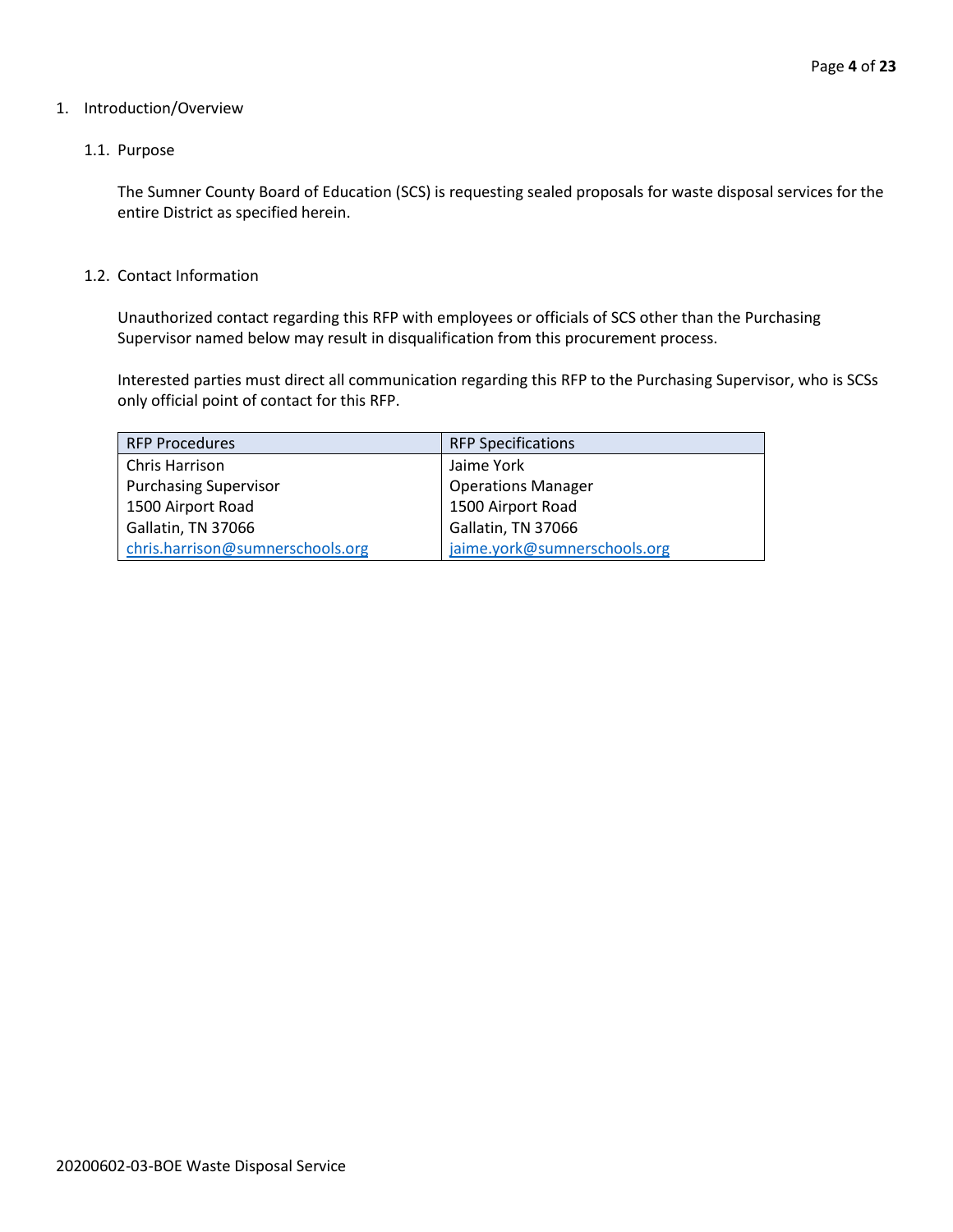#### 2. Requirements

2.1. Scope of Work / Specifications

ALL questions, related to the specifications listed below, must be submitted in writing to Jaime York at [jaime.york@sumnerschools.org.](mailto:jaime.york@sumnerschools.org)

- a) Dumpsters **cannot** be emptied or serviced between the hours of 11:00 P.M. 7:00 A.M. This will be strictly enforced.
- b) The size of containers and the frequency containers are to be emptied are reflected on the attached list.
- c) Clean, newly painted dumpsters with lids are to be furnished by Contractor for all locations.
- d) Locks must be provided upon request.
- e) All locations have flat top and/or slant top eight (8) yard.
- f) The Support Services Facility has one (1) 40-yard construction dumpster.
- g) Contractor will be responsible for keeping dumpsters clean, painted and in good repair throughout contract period. Dumpsters must be changed out at the School System request if they are deemed in need of repair.
- h) Seasonal dumpsters will be needed for athletic fields.
- i) Dumpsters will be considered on-call for pickups.
- j) The bid should include a price schedule for taking waste to any place the Contractor deems appropriate.
- k) Office buildings are to be on twelve (12) month service.
- l) Service will be reduced during the summer months of June and July and certain holidays and breaks for school locations with corresponding reduction in cost.
- m) Contractor must be flexible to tailor the frequency of pickups and adjust the sizes of containers as circumstances occur.
- n) Provide a price for extra pickups. Reaction time to extra pickup request should be accomplished within twenty-four (24) hours from time of call.
- o) The School System reserves the right to reduce or increase service as need arises.
- p) The School System reserves the right to add or delete locations as need arises.
- q) Contractor must clear through the Operations Department any changes in the attached routine schedule (Waste Disposal Master List).
- r) One Contractor will be selected for all services
- s) Only bids that include all school locations and administrative offices will be considered.
- t) Contractor must close all enclosure gates around dumpsters after removal of trash, regardless of whether they were closed when the contractor arrived.
- u) Contractor must contact the School System if items have been left around the dumpster pad that cannot be moved or is impeding the ability to empty dumpster.

#### **Term**

The waste disposal agreement with the School System will be for a three (3) year period. The Board shall have the option to extend the agreement for up to two (2) one-year extensions periods provided it gives notice to the contractor sixty days prior to the expiration of the agreement or extension thereof.

Effective July 1, 2020 and July  $1<sup>st</sup>$  of each contract year, the cost of service may be adjusted to reflect any changes, which may have occurred in the Consumer Price Index, water and sewer and trash collection category published in the month immediately prior to any renewal by the U.S. Department of Labor ("CPI") for each year of these agreements, but not to exceed 5% each year. All adjustments must be approved by the School System.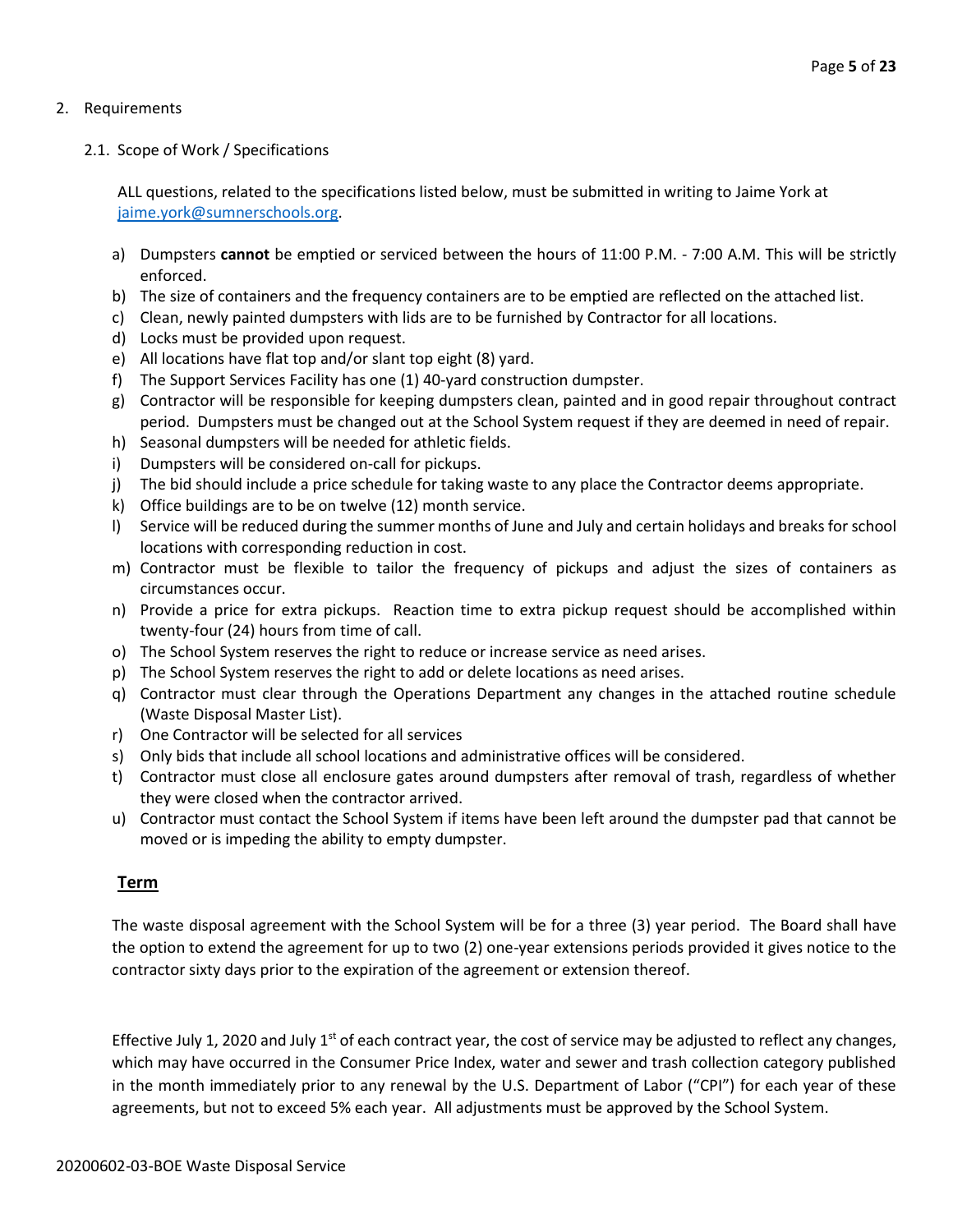### **Payment**

- a) Billing is to be once a month.
- b) Each location is to be billed separately by dates.
- c) One billing per month (for all locations) reflecting an itemized account per school, department or office as to the number of containers and pickup schedule
- d) Invoices shall be submitted to: Riggsbee Support Service Facility

## 1500 Airport Rd Gallatin, TN 37066

#### Attn: Stacy Davis

- 3. Source Selection and Contract Award
	- Award(s), if made, will be made to the Responsive and Responsible proposer(s) whose proposal is most advantageous to SCS, taking into consideration price and the other evaluation criteria set forth in the RFP.
		- o General Criteria to be determined "Responsive"
			- Does the proposal include all required information, included completed attachment forms and affidavits?
			- Was the proposal delivered on or before the stated deadline? Did it include the required number of copies (hard & electronic)?
		- o General Criteria to be determined "Responsible"
			- Does the Proposer demonstrate an understanding of SCSs needs and proposed approach to the project?
			- Does the Proposer possess the ability, capacity, skill and financial resources to provide the service?
			- Can the Proposer take upon itself the responsibilities set forth in the RFP and produce the required outcomes in a timely fashion?
			- Does the Proposer have the character, integrity, reputation, judgement, experience and efficiency required for the project?
	- SCS reserves the right to enter into discussions with Proposers which have submitted proposals determined to be reasonably like of being considered for selection to assure a full understanding of and responsiveness to the RFP requirements. Every effort shall be afforded to assure fair and equal treatment with respect to the opportunity for discussion and/or revision of their respective proposals.
	- Upon mutual agreement by both parties, SCS shall grant the right to extend the terms, conditions and prices of contract(s) awarded from this RFP to other Institutions (such as State, Local and/or Public Agencies) who express an interest in participating in any contract that results from this RFP. Each of the "piggyback" Institutions will issue their own purchasing documents for purchase of the goods/services. Proposer agrees that SCS shall bear no responsibility or liability for any agreements between Proposer and the other Institution(s) who desire to exercise this option.
- 4. Schedule of Events

| <b>RFP Issued</b>              | May 14, 2020                  |
|--------------------------------|-------------------------------|
| <b>RFP Submission DEADLINE</b> | June 2, 2020 @ 11:00 a.m. CDT |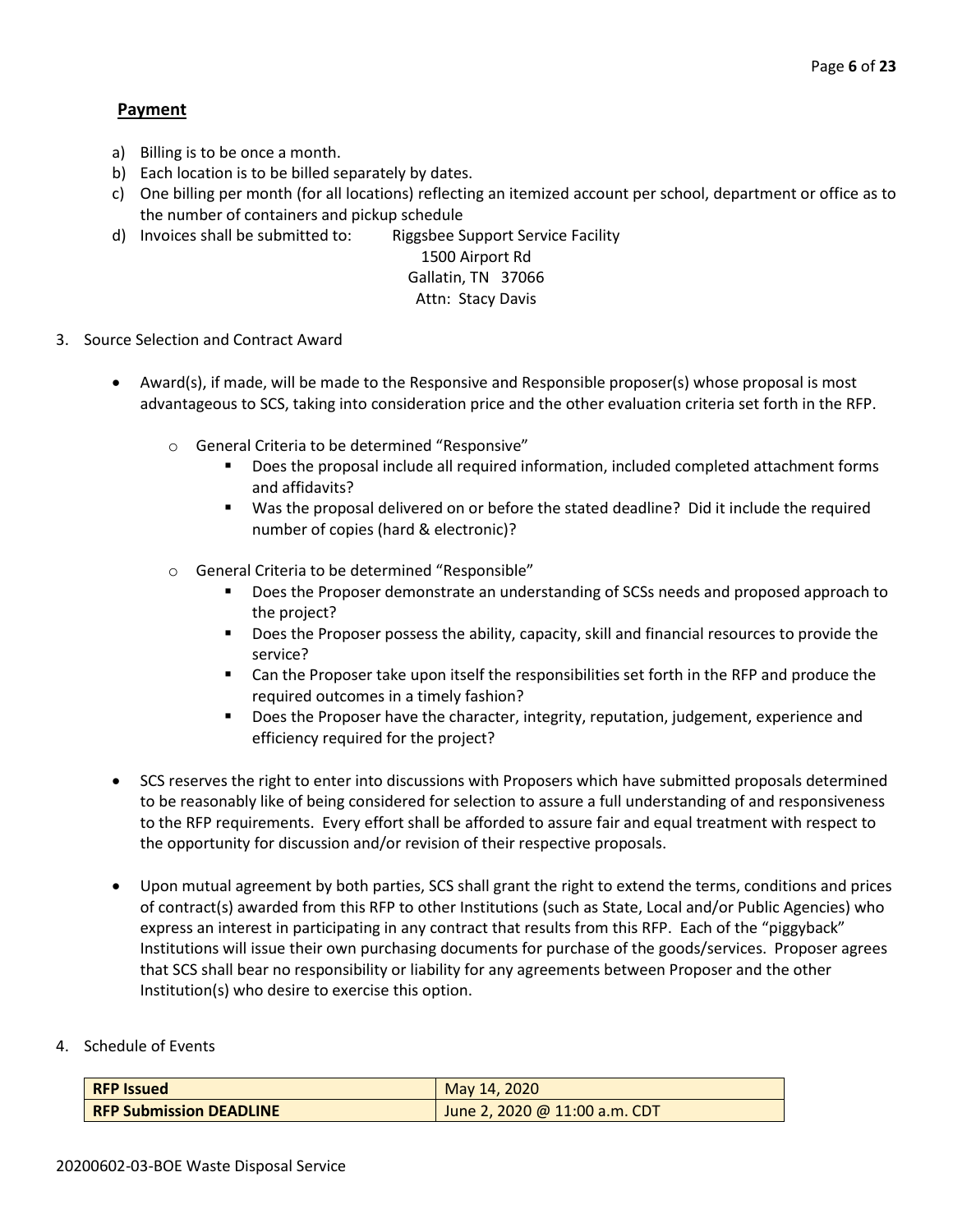#### 5. Instructions for Proposal

#### 5.1. Required Forms

- Proposer must complete and submit the Attachments in Section 6. Attachments may be omitted depending on the RFP requirements. Refer to the Table of Contents for omitted Attachments.
- Evidence of a valid State of Tennessee Business License and/or Sumner County Business License.
- For all vendors with annual purchases in excess of \$50,000; a Sumner County Business License must be on file with the SCS Finance Department. Evidence of the license must be provided within ten (10) working days following notification of award; otherwise, SCS may rescind its acceptance of the Proposer's proposal.
- Copy of State of Tennessee License (if applicable) in respective field.
- If applicable, the Proposer must include a copy of the contract(s) the Proposer will submit to be signed.

#### 5.2. New Vendors

- To comply with Internal Revenue Service requirements, all vendors who perform any type of service are required to have a current IRS Form W-9 on file with the SCS Finance Department. It is a mandatory requirement to complete the IRS Form W-9 (Attachment 6.9) included in this RFP.
- To comply with the **Tennessee Lawful Employment Act (50-1-702 and 50-1-703)**, non-employees (individuals paid directly by the employer in exchange for the individual's labor or services) must have on file one (1) of the following documents:
	- o A valid Tennessee driver's license or photo identification;
	- $\circ$  A valid driver's license or photo identification from another state where the license requirements are at least as strict as those in Tennessee;
	- o A birth certificate issued by a U.S. state, jurisdiction or territory;
	- o A U.S. government issued certified birth certificate;
	- o A valid, unexpired U.S. passport;
	- o A U.S. certificate of birth abroad (DS-1350 or FS-545)
	- o A report of birth abroad of a U.S. citizen (FS-240);
	- o A certificate of citizenship (N560 or N561);
	- o A certificate of naturalization (N550, N570 or N578);
	- o A U.S citizen identification card (I-197 or I-179); or
	- $\circ$  Valid alien registration documentation or other proof of current immigration registration recognized by the United States Department of Homeland Security that contains the individual's complete legal name and current alien admission number or alien file number (or numbers if the individual has more than one number).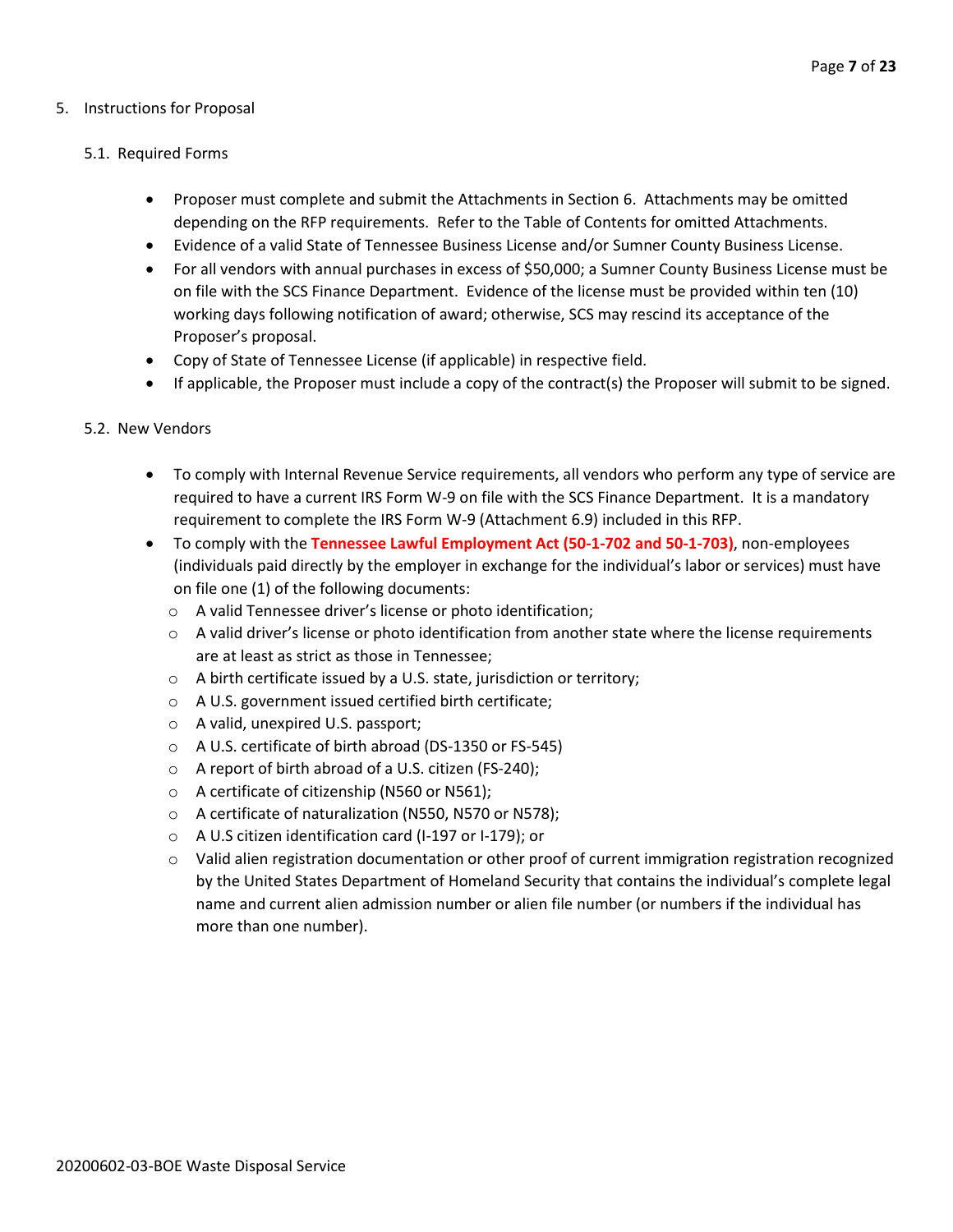5.3. Acknowledgement of Insurance Requirements

By submitting a proposal, Proposer acknowledges that it has read and understands the insurance requirements for the proposal. The Proposer who may have employees, contractors, subcontractors or agents working on SCS properties shall carry current certificates for general and professional liability insurance and for workers' compensation as indicated below. The owner or Principal of each Proposer must also be insured by workers' compensation if they perform any of the services on SCS properties. There will be no exceptions to the insurance requirement. Proposer also understands that the evidence of required insurance must be submitted within fifteen (15) working days following notification of its offer being accepted; otherwise, SCS may rescind its acceptance of the Proposers proposal.

• **General Liability**

| General Aggregate      | \$2,000,000 |
|------------------------|-------------|
| <b>Each Occurrence</b> | \$1,000,000 |

#### • **Workers Compensation**

| <b>Workers Compensation</b> | <b>Tennessee Statutory Limits</b> |
|-----------------------------|-----------------------------------|
| <b>Employer's Liability</b> | \$500,000                         |

5.4. Clarification and Interpretation of RFP

The words "must" and "shall" in the RFP indicate mandatory requirements. Taking exception to any mandatory requirement shall be considered grounds for rejection. There are other requirements that SCS considers important but not mandatory. It is important to respond in a concise manner to each section and submit an itemized list of all exceptions.

5.5. Proposal Package

The package containing the proposal must be sealed and clearly marked on the outside of the package:

#### **"20200602-03-BOE Waste Disposal Service" DO NOT OPEN**

All sealed proposals packages must include all of the following. Any sealed proposals are subject to rejection as non-conforming if any applicable item is not included.

- One (1) Complete Original
- Original Signature on Original Proposal. NO copied or digital signatures.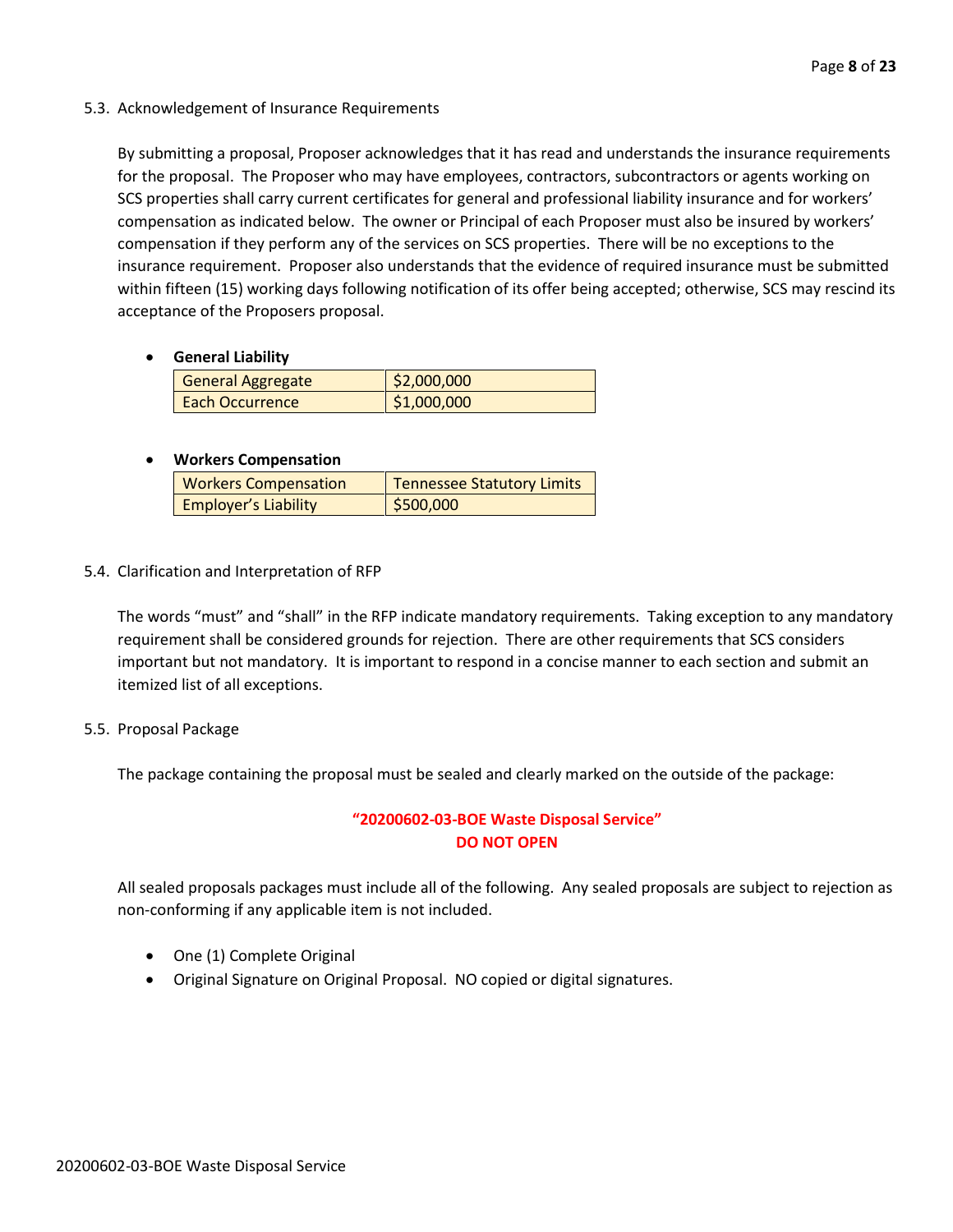The outside of the proposal package must be labeled as follows (if applicable) per **T.C.A § 62-6-119**:

- 1. Name of Company and Principal Owner, Business License Number, Expiration Date and License Classification.
- 2. In addition to Item 1, the same is applicable to masonry contractors if the work performed is > \$100,000.
- 3. In addition to Item 1, the same is applicable to HVAC, electrical, plumbing or A/C contractors if the work performed is > \$25,000.
- 4. In addition to Item 1, the same is applicable plus the Department of Environment & Conservation License Number and Classification, applicable to geothermal contractors if the work performed is > \$25,000.
- 5. If the prime contractor performs the masonry portion of the project or any of the above listed contractor skill sets and the work performed is > \$100,000; it must be so designated.
- 6. Only one (1) contractor in each classification listed shall be written on the bid envelope.

#### 5.6. Delivery of Proposals

Sealed proposals will be accepted until **June 2, 2020 @ 11:00 a.m. CDT**. Proposals received after that time will be deemed invalid. Vendors mailing proposal packages must allow sufficient time to ensure receipt of their package by the time specified. SCS shall not accept proposals via electronic transmission such as email, fax, etc. There will be no exceptions. Proposals will be opened and read aloud. The reading of the bids will begin at **11:00 a.m. CDT**.

Due to the nature of deliveries to the SCS Support Services Facility by carriers such as UPS, FedEx and such like; the proposal package will be accepted if the date and time on the delivery confirmation are indicated to be on or before the Proposal Deadline.

| Delivery Address: | Sumner County Board of Education |
|-------------------|----------------------------------|
|                   | Attn: Purchasing Supervisor      |
|                   | 1500 Airport Road                |
|                   | Gallatin, TN 37066               |

#### 5.7. Evaluation of Proposals

The SCS Purchasing Supervisor will first examine the proposals to reject those that are clearly non-responsive to the stated requirements. Proposers who are determined to be non-responsive and/or non-responsible will be notified of this determination.

The evaluation process will include the following factors:

- Company Experience and Qualifications
	- o The nature and scope of the Proposers business.
	- o The number of years the Proposer has been licensed to do business.
	- o The number of years the Proposer has been providing the requested services.
	- o How many similarly sized or larger K-12 clients have you contract with?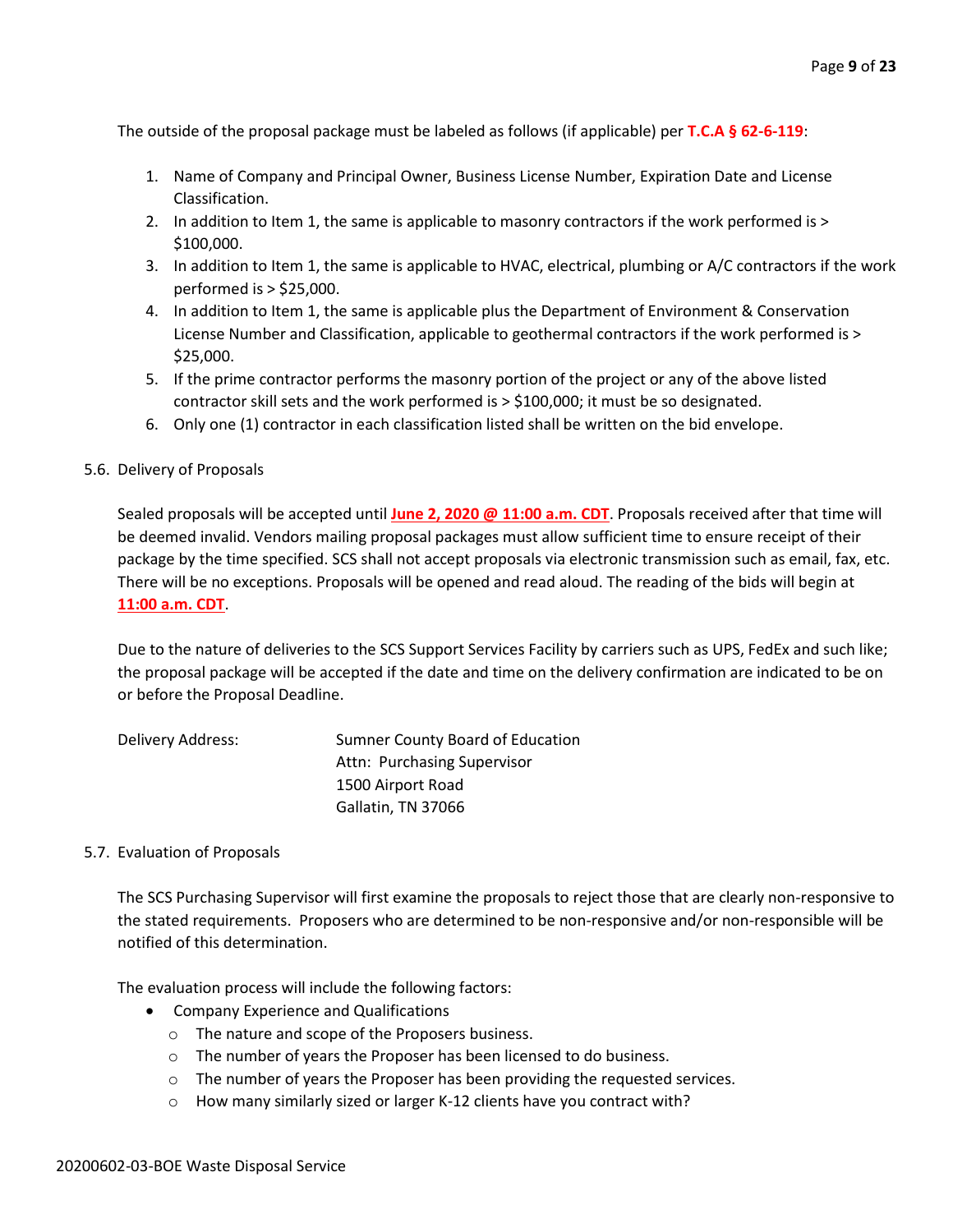- Compensation/Price Data
	- o Address all costs associated with performance of the contracted services.
- Past Performance and References
	- o Provided a minimum of three (3) client references for similar projects in size and scope successfully completed by Proposer within the last three (3) years. Attachment 6.3.
	- $\circ$  SCS may also consider other sources of pertinent past performance information, including the districts own experience with the Proposer.
- 5.8. Request for Clarification of Proposals

Requests for clarification of proposals shall be distributed by the Purchasing Supervisor in writing (or email).

#### 5.9. Protests

In the event that any interested party finds any part of the listed specifications, terms or conditions to be discrepant, incomplete or otherwise questionable in any respect; it shall be the responsibility of the concerned party to notify the SCS Purchasing Office of such matters immediately upon receipt of the RFP. All notifications must be sent to the Purchasing Supervisor via email at [purchasing@sumnerschools.org.](mailto:purchasing@sumnerschools.org)

Any actual or prospective Proposer who is aggrieved in connection with the RFP or award of a contract may protest to the Purchasing Supervisor and/or the Sumner County Board of Education at its regularly scheduled meeting.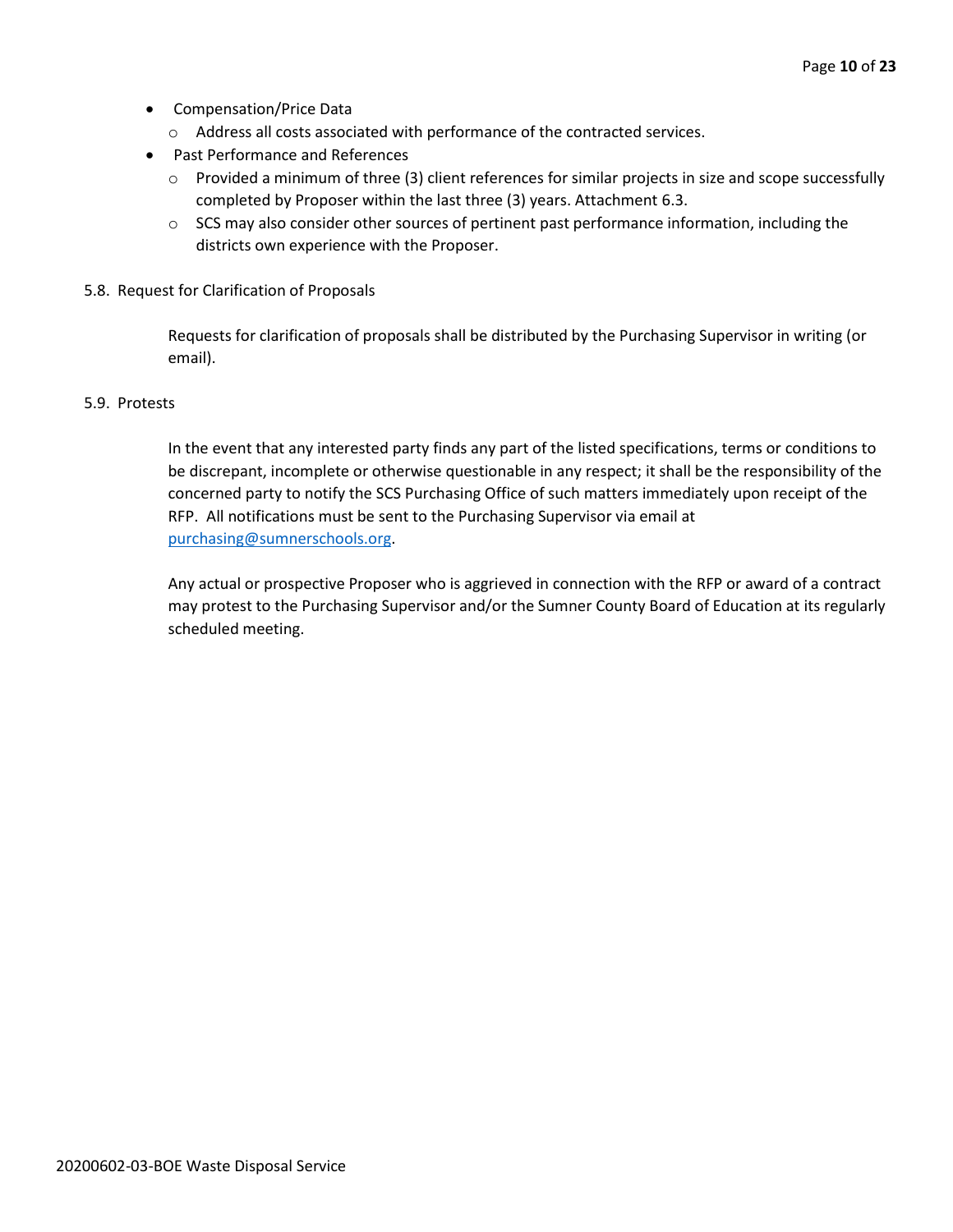#### **ATTACHMENT 6.1 - Contact Information**

| <b>Company Legal Name:</b>                 |          |
|--------------------------------------------|----------|
| <b>Company Official Address:</b>           |          |
|                                            |          |
| Company Web Site (URL):                    |          |
|                                            |          |
|                                            |          |
| Contact Person for project administration: |          |
|                                            |          |
|                                            |          |
|                                            |          |
|                                            | (office) |
|                                            |          |
|                                            | (mobile) |
|                                            |          |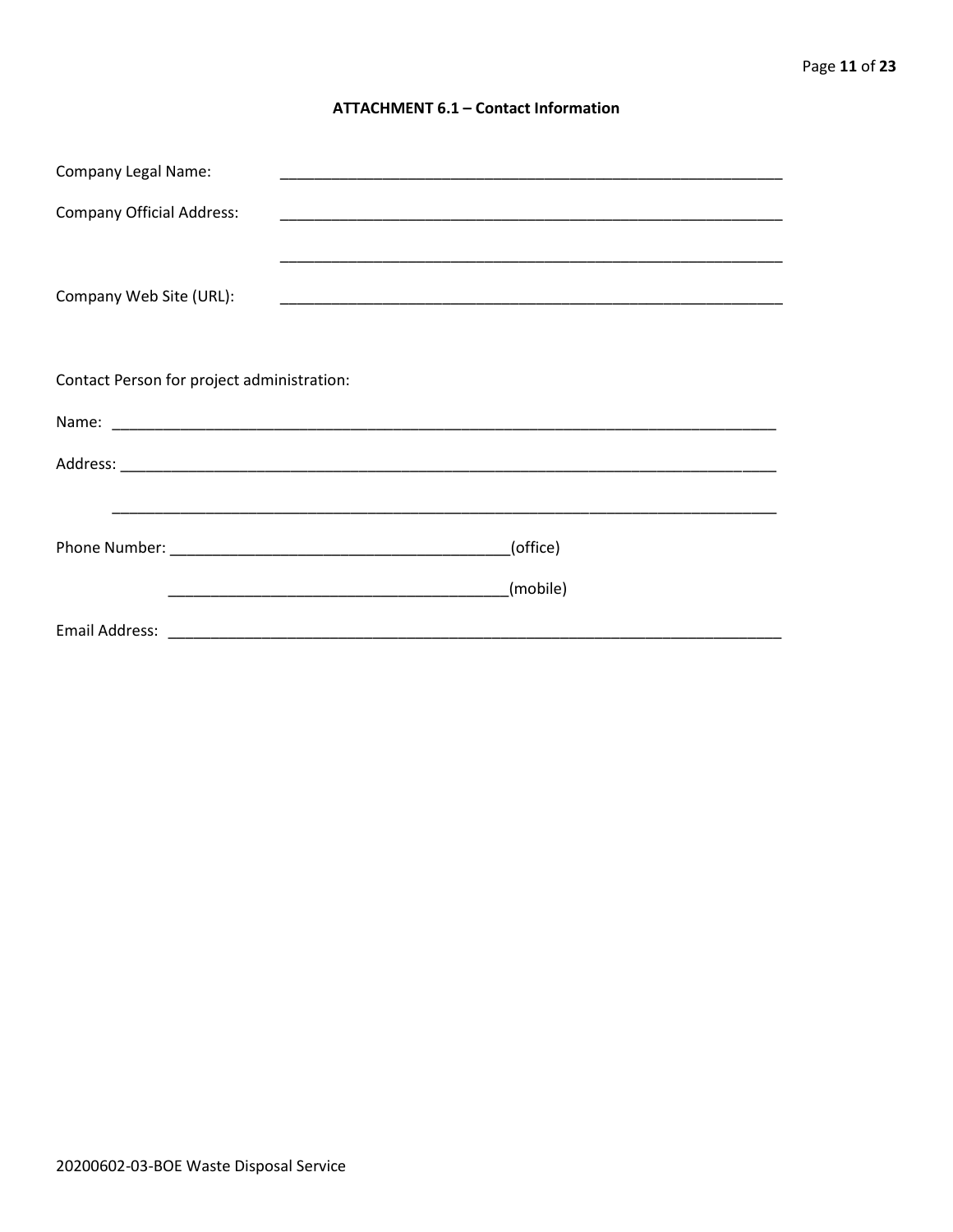

Attn: Purchasing Supervisor 1500 Airport Road Gallatin, TN 37066

> **ATTACHMENT 6.2 – Bid Form/Certification 20200602-03-BOE Waste Disposal Service**

Date

| <b>8 YARD FLAT TOP</b><br><b>Number of Pickups</b> | <b>Monthly Price</b> |
|----------------------------------------------------|----------------------|
| One (1) time per week                              |                      |
| Two (2) times per week                             |                      |
| Three (3) times per week                           |                      |
| Four (4) times per week                            |                      |
| Five (5) times per week                            |                      |

|                                                          | <b>Price per Pickup</b> |
|----------------------------------------------------------|-------------------------|
| Price for extra pickups and seasonal (on-call) dumpsters |                         |
| Price for thirty (30) yard construction dumpster         |                         |
| Price for forty (40) yard construction dumpster          |                         |

**Price for Locking Device \$\_\_\_\_\_\_\_\_\_\_\_\_\_\_\_\_\_\_\_\_\_\_\_\_\_each**

By checking this box, Proposer agrees that SCS reserves the right to extend the terms, conditions and prices of this contract to other Institutions (such as State, Local and/or Public Agencies) who express an interest in participating in any contract that results from this RFP. Each of the piggyback Institutions will issue their own purchasing documents for the goods/service. Proposer agrees that SCS shall bear no responsibility or liability for any agreements between Proposer and the other Institution(s) who desire to exercise this option.

| Title                                                                                                                                                                                                                          |
|--------------------------------------------------------------------------------------------------------------------------------------------------------------------------------------------------------------------------------|
| Printed Name 2008 2009 2010 2020 2020 2021 2021 2022 2021 2022 2021 2022 2022 2023 2024 2022 2022 2023 2024 20                                                                                                                 |
| Vendor Legal Name and the contract of the contract of the contract of the contract of the contract of the contract of the contract of the contract of the contract of the contract of the contract of the contract of the cont |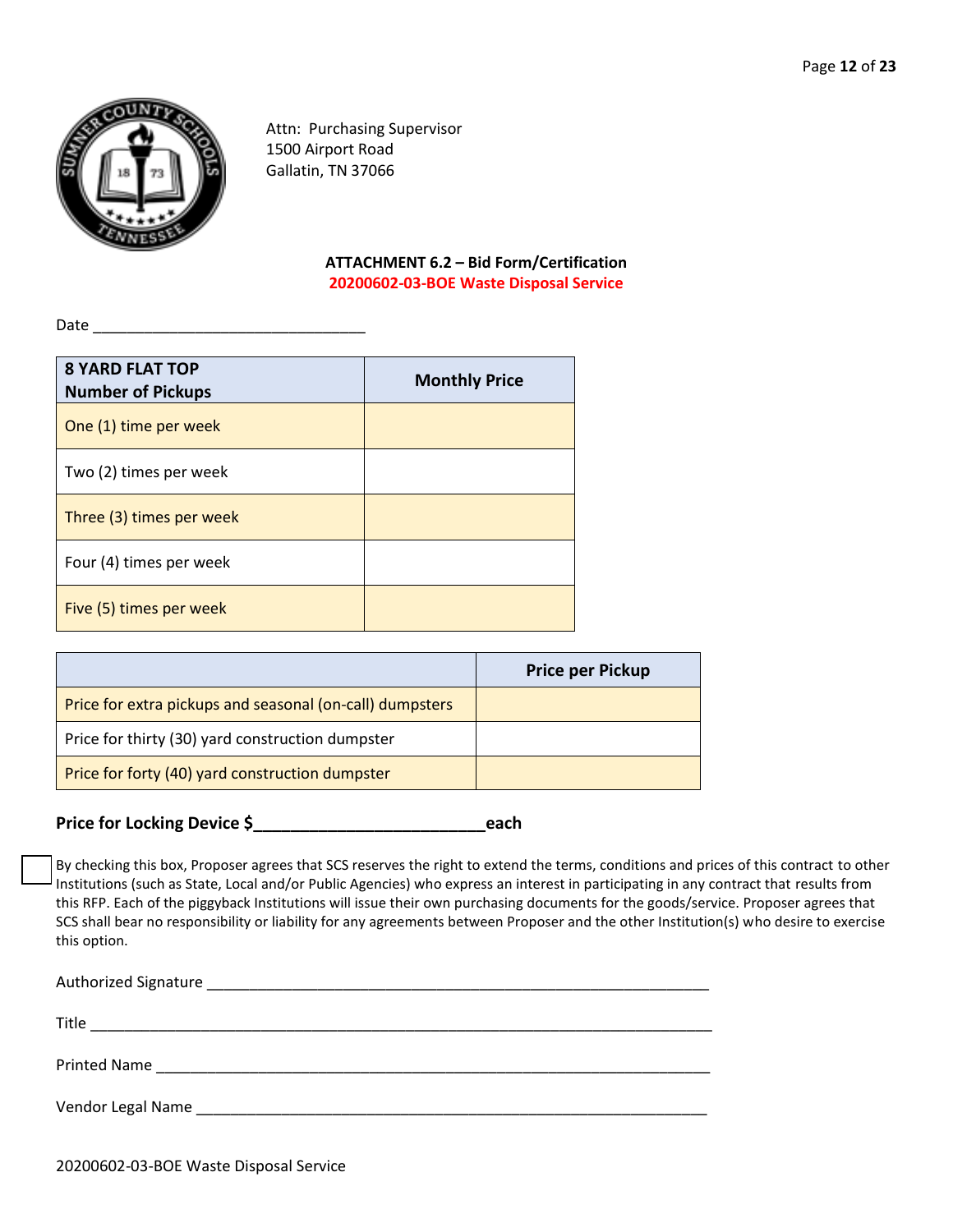#### **ATTACHMENT 6.3 - References**

| 1. |                                    |  |
|----|------------------------------------|--|
|    |                                    |  |
|    |                                    |  |
|    |                                    |  |
|    |                                    |  |
|    |                                    |  |
| 2. |                                    |  |
|    |                                    |  |
|    |                                    |  |
|    |                                    |  |
|    |                                    |  |
|    |                                    |  |
|    |                                    |  |
| 3. |                                    |  |
|    |                                    |  |
|    |                                    |  |
|    |                                    |  |
|    |                                    |  |
|    |                                    |  |
|    | 4. Project Name/Location: ________ |  |
|    |                                    |  |
|    |                                    |  |
|    |                                    |  |

\*Proposers may copy this page and submit additional references.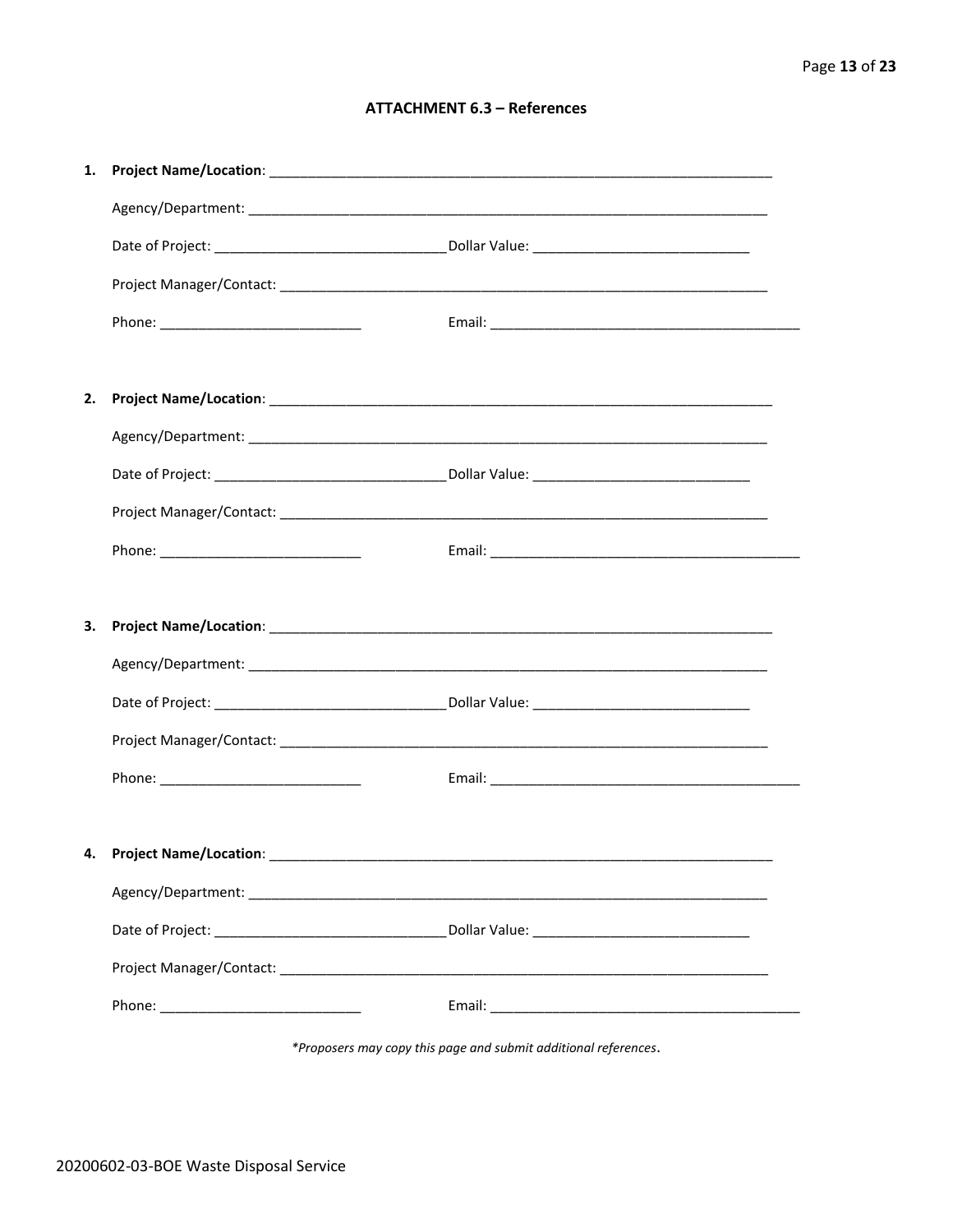#### **ATTACHMENT 6.4 – Certification Regarding Debarment or Suspension**

The prospective participant certifies, to the best of its knowledge and belief, that it and its principals:

- Are not presently debarred, suspended, proposed for debarment, declared ineligible or voluntarily excluded from participation in transactions under federal non-procurement programs by any federal department or agency;
- Have not, within the three-year period preceding the proposal, had one or more public transactions (federal, state or local) terminated for cause or default; and
- Are not presently indicated or otherwise criminally or civilly charged by a government entity (federal, state or local) and have not, within the three-year period preceding the bid, been convicted or had a civil judgement rendered against it:
	- $\circ$  For the commission of fraud or a criminal offense in connection with obtaining, attempting to obtain or performing a public transaction (federal, state or local) or a procurement contract under such a public transaction;
	- $\circ$  For the violation of federal or state antitrust statutes, including those proscribing price fixing between competitors, the allocation of customers between competitors, or bid rigging; or
	- $\circ$  For the commission of embezzlement, theft, forgery, bribery, falsification or destruction of records, making false statements, or receiving stolen property.

\_\_\_\_\_\_\_\_\_\_\_\_\_\_\_\_\_\_\_\_\_\_\_\_\_\_\_\_\_\_\_\_\_\_\_\_\_\_\_\_\_\_\_\_\_\_\_\_\_\_\_\_

I understand that a false statement on this certification may be grounds for the rejection of this proposal or the termination of the award. In addition, under 18 U.S.C. 1001, a false statement may result in a fine of up to \$10,000 or imprisonment for up to five years, or both.

Name of Participating Agency: \_\_\_\_\_\_\_\_\_\_\_\_\_\_\_\_\_\_\_\_\_\_\_\_\_\_\_\_\_\_\_\_\_\_\_\_\_\_\_\_\_\_\_\_\_\_\_\_\_\_\_\_\_\_\_\_\_\_\_\_

Name and Title of Authorized Representative: \_\_\_\_\_\_\_\_\_\_\_\_\_\_\_\_\_\_\_\_\_\_\_\_\_\_\_\_\_\_\_\_\_\_\_

Signature of Authorized Representative: \_\_\_\_\_\_\_\_\_\_\_\_\_\_\_\_\_\_\_\_\_\_\_\_\_\_\_\_\_\_\_\_\_\_\_\_\_\_\_\_\_\_\_\_\_\_\_\_\_\_\_\_

Date: \_\_\_\_\_\_\_\_\_\_\_\_\_\_\_\_\_\_\_\_\_\_\_\_\_\_\_\_

\_\_\_\_ I am unable to certify to the above statement. Attached is my explanation.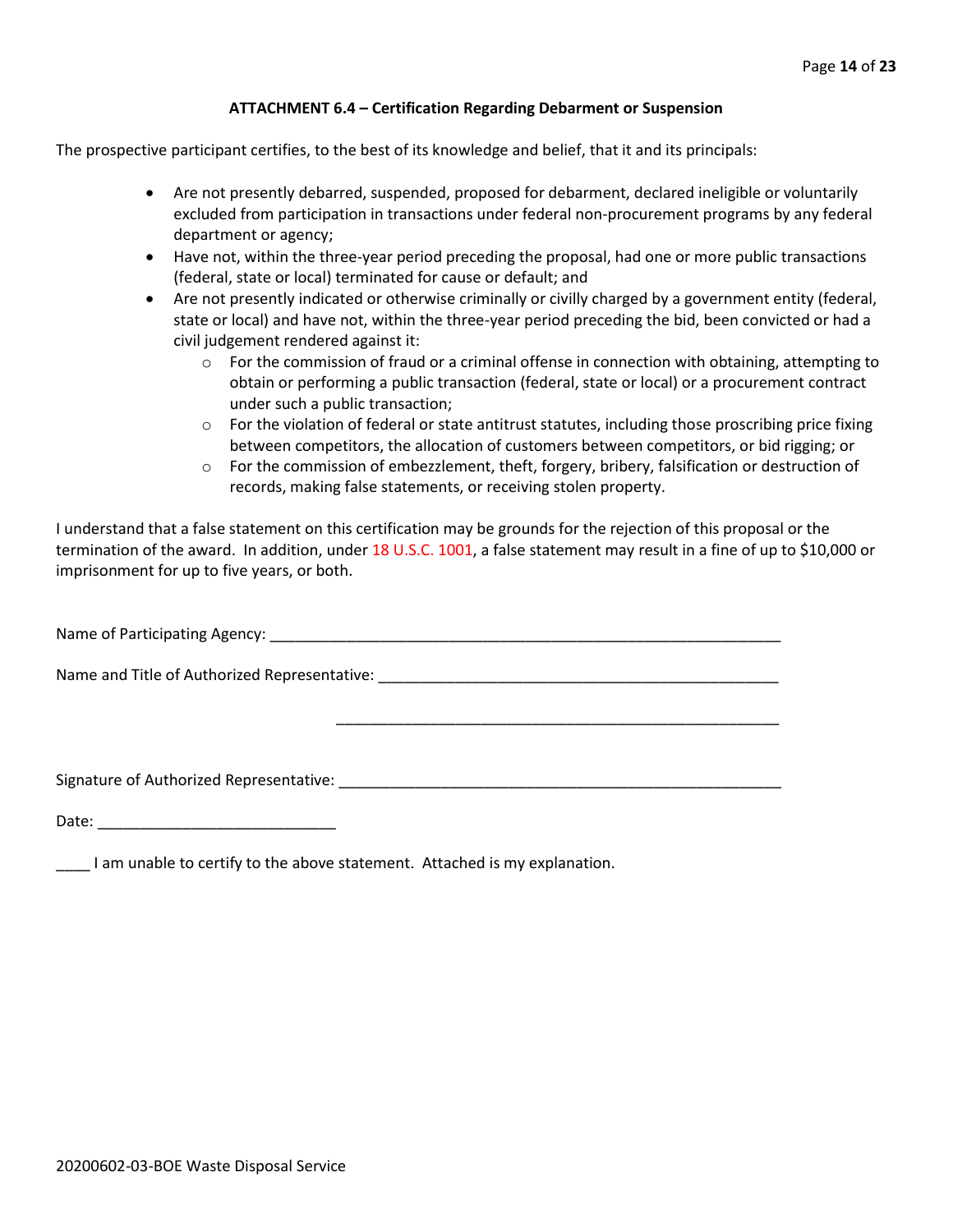#### **ATTACHMENT 6.5 – Condition of Submitting Proposal**

The undersigned Proposer has carefully examined all instructions, requirements, specifications, terms and conditions of the RFP and certifies:

- It is a reputable company regularly engaged in providing goods and/or services necessary to meet the requirements, specifications, terms and conditions of the RFP.
- All statements, information and representations prepared and submitted in response to the RFP are current, complete, true and accurate. Proposer acknowledges that the Sumner County Board of Education (SCS) will rely on such statements, information and representations in selecting the successful proposer(s).
- That the prices quoted shall be SCSs pricing for the products and/or service.
- It shall be bound by all statements, representations, warranties and guarantees made in its proposal.
- Proposer acknowledges that the contract may be canceled if any conflict of interest or appearance of a conflict of interest is discovered by SCS, in its sole discretion.
- All purchase orders must be duly authorized and executed by SCS and subject to the terms and conditions of the RFP.

| ADDRESS: |          |
|----------|----------|
|          |          |
| PHONE:   | (office) |
|          | (mobile) |
| EMAIL:   |          |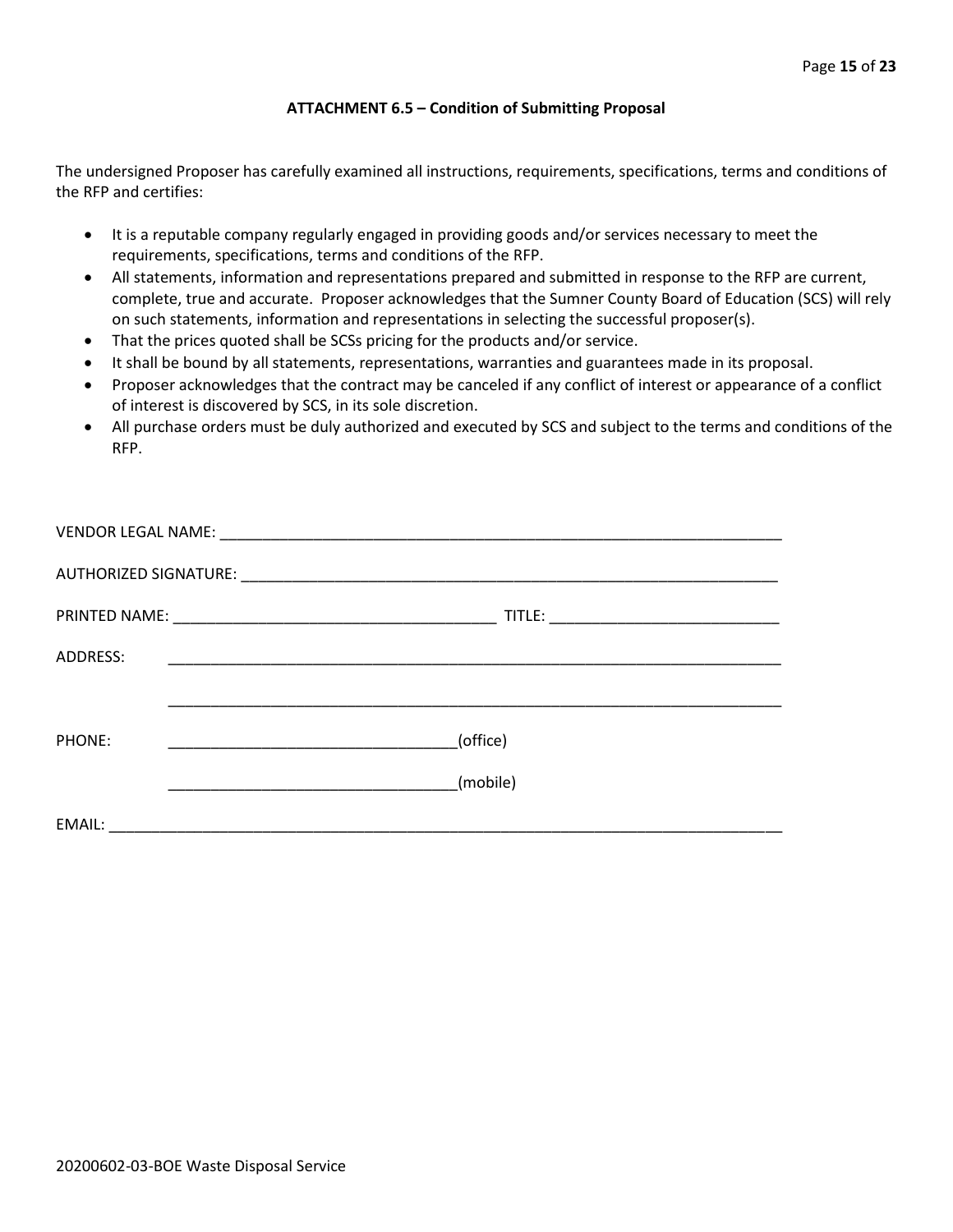#### **ATTACHMENT 6.6 – Statement of Non-Collusion**

The undersigned affirms that they are duly authorized to execute this contract, that this company, corporation, firm, partnership or individual has not prepared this proposal in collusion with any other respondent, and that the contents of this proposal as to prices, terms or conditions of said proposal have not been communicated by the undersigned nor by any employee or agent to any other person engaged in this type of business prior to the official opening of this proposal.

| Address: |          |
|----------|----------|
|          | (office) |
|          | (mobile) |
|          |          |
|          |          |
|          |          |
|          |          |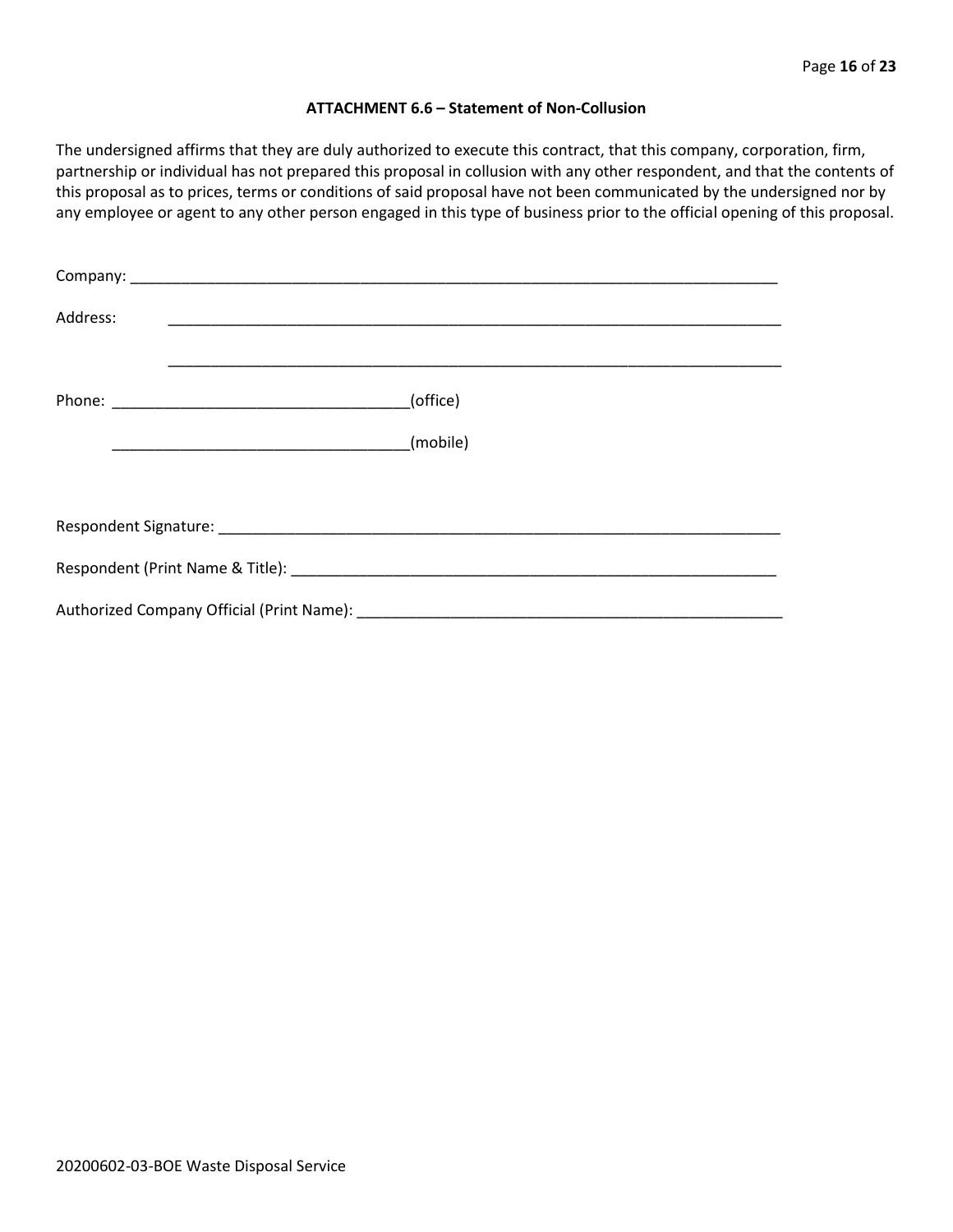#### **ATTACHMENT 6.7 – Attestation Re Personnel**

## **ATTESTATION RE PERSONNEL USED IN CONTRACT PERFORMANCE**

| CONTRACTOR LEGAL ENTITY NAME:                                          |  |
|------------------------------------------------------------------------|--|
| FEDERAL EMPLOYER IDENTIFICATION NUMBER:<br>(or Social Security Number) |  |

**The Contractor, identified above, does hereby attest, certify, warrant and assure that the Contractor shall not knowingly utilize the services of an illegal immigrant in the performance of this Contract and shall not knowingly utilize the services of any subcontractor who will utilize the services of an illegal immigrant in the performance of this Contract, T.C.A. § 12-3-309.**

SIGNATURE & DATE:

*NOTICE: This attestation MUST be signed by an individual empowered to contractually bind the Contractor.*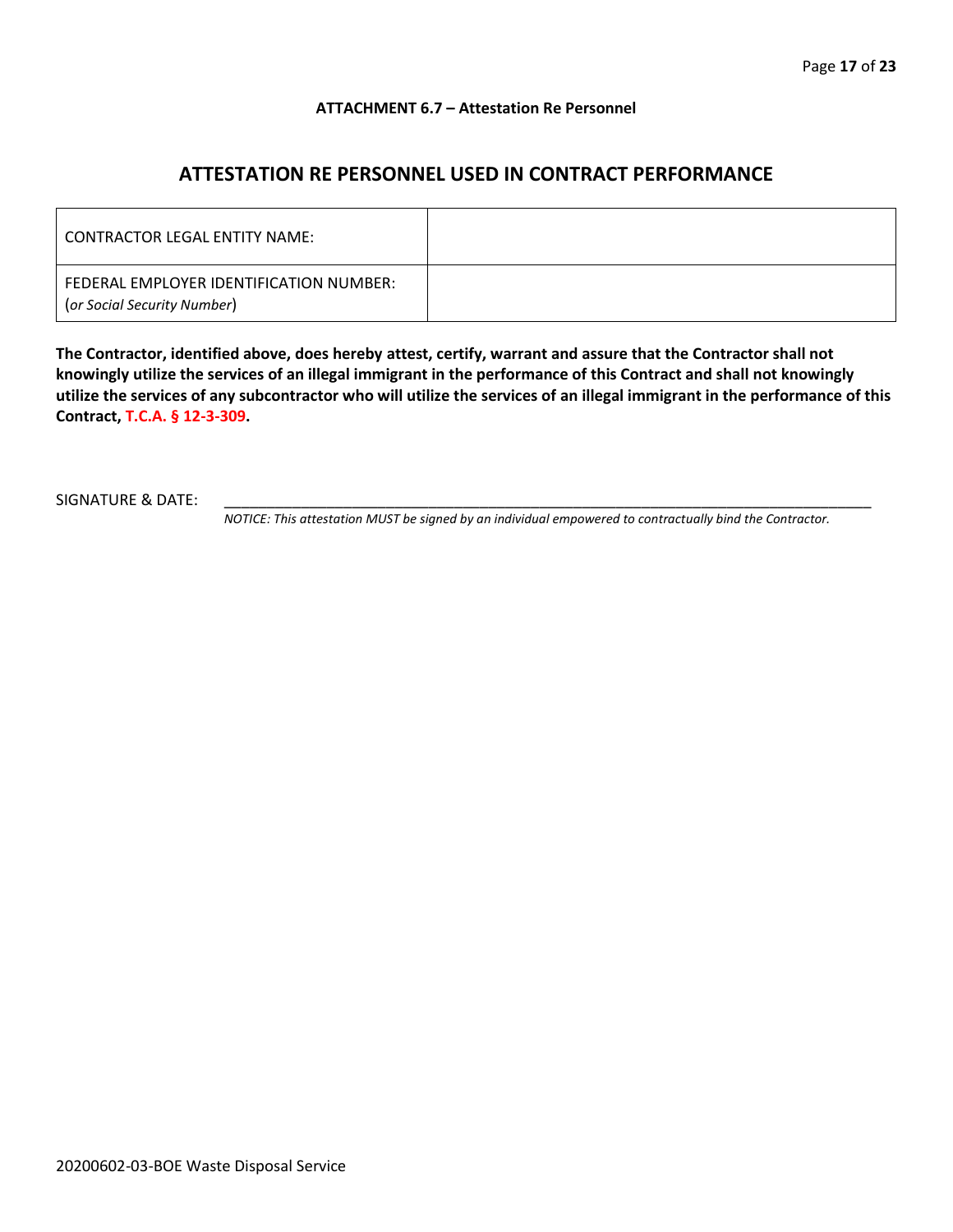#### **ATTACHMENT 6.8 – Drug Free Workplace Affidavit**

The Sumner County Board of Education is committed to maintaining a safe and productive work environment for its employees and to providing high quality service to its citizens. The goal of this policy is for Sumner County Board of Education employees and contractors to remain, or become and remain, drug-free. Abuse and dependency on alcohol and/or drugs can seriously affect the health of employees, contractors and citizens, jeopardize personal safety, impact the safety of others and impair job performance.

STATE OF

**COUNTY OF** \_\_\_\_\_\_\_\_\_\_\_\_\_\_\_\_\_\_\_\_\_\_\_\_\_\_\_\_\_\_\_\_\_

The undersigned, principal officer of

an employer of five (5) or more employees contracting with Sumner County Board of Education to provide goods or services, hereby states under oath as follows:

- 1. The undersigned is a principal officer of (hereinafter referred to as the "Company") and is duly authorized to execute this Affidavit on behalf of the Company.
- 2. The Company submits this Affidavit pursuant to **T.C.A. § 50-9-113**, which requires each employer with no less than five (5) employees receiving pay who contracts with the state and any local government to provide contracted services to submit an affidavit stating that such employer has a drug-free workplace program that complies with Title 50, Chapter 9 of the *Tennessee Code Annotated*.
- 3. The Company is in compliance with **T.C.A. § 50-9-113** and all applicable Federal Laws, Rules and Regulations requiring a drug-free workplace program.

Further affiant saith not.

| <b>Principal Officer:</b> |  |
|---------------------------|--|
| <b>STATE OF</b>           |  |

**COUNTY OF** \_\_\_\_\_\_\_\_\_\_\_\_\_\_\_\_\_\_\_\_\_\_\_\_\_\_\_\_\_\_\_\_\_\_

Before me personally appeared \_\_\_\_\_\_\_\_\_\_\_\_\_\_\_\_\_\_\_\_\_\_\_\_\_\_\_\_\_\_\_\_\_\_\_\_\_\_\_\_\_\_\_\_\_\_\_\_\_\_\_\_\_\_\_\_\_\_\_\_\_\_, with whom I am personally acquainted (or proved to me on the basis of satisfactory evidence) and who acknowledged that such person executed the foregoing affidavit for the purposes therein contained.

Witness my hand and seal at office this \_\_\_\_\_\_\_\_\_\_\_\_\_ day of \_\_\_\_\_\_\_\_\_\_\_\_\_\_\_\_\_\_\_\_\_, 20\_\_\_\_.

\_\_\_\_\_\_\_\_\_\_\_\_\_\_\_\_\_\_\_\_\_\_\_\_\_\_\_\_\_\_\_\_\_\_\_\_\_\_\_\_\_\_\_\_\_\_\_\_ Notary Public

My commission expires: \_\_\_\_\_\_\_\_\_\_\_\_\_\_\_\_\_\_\_\_\_\_\_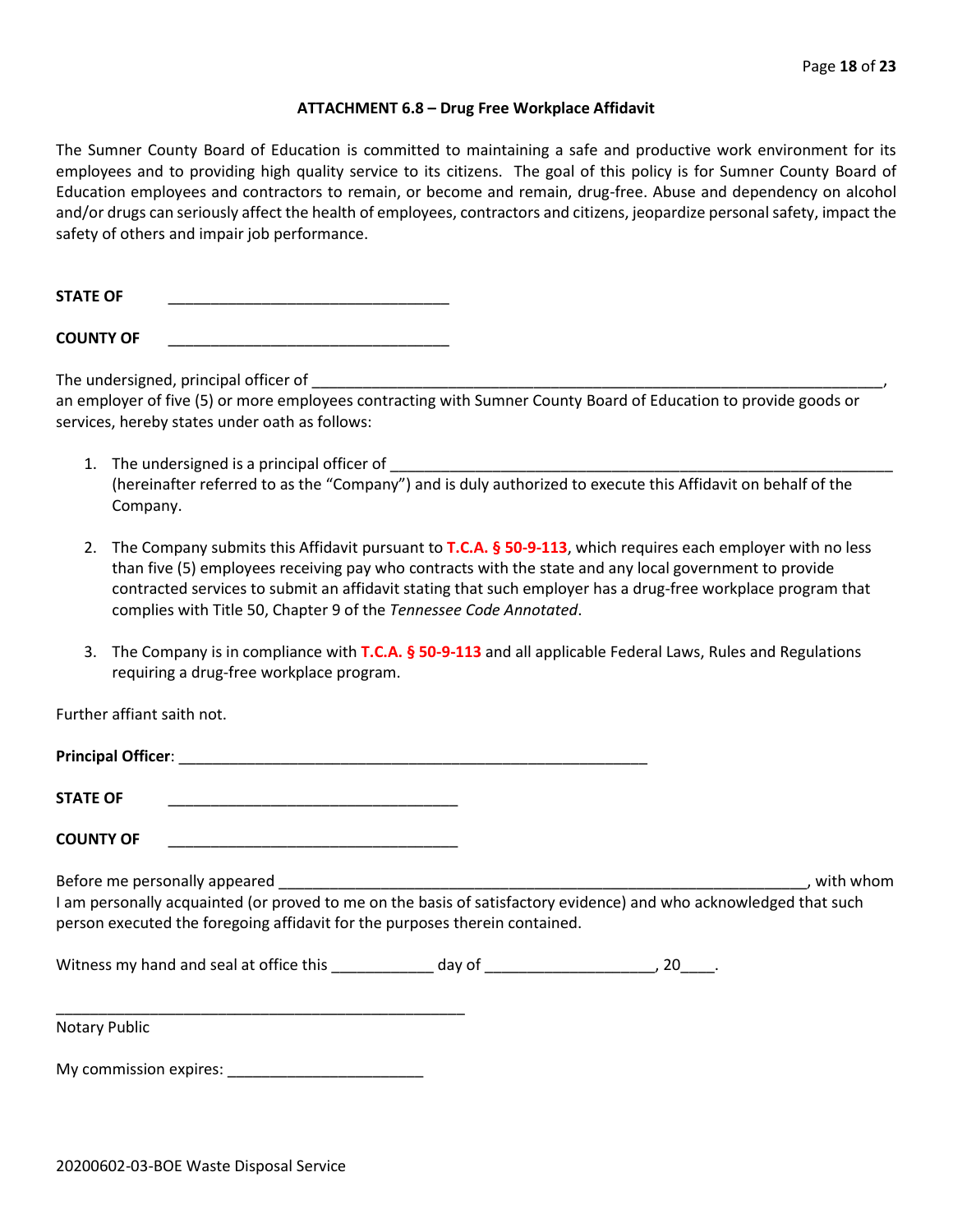#### **ATTACHMENT 6.9 – W9**

|                                                                                                                                                                                                                                                                                                                                                                                                                                                                                                                                                                                                                    | <b>Request for Taxpayer</b><br>(Rev. December 2014)<br><b>Identification Number and Certification</b><br>Department of the Treasury<br>Internal Revenue Service<br>1 Name (as shown on your income tax return). Name is required on this line; do not leave this line blank.                                                                                                                                                                                                                                                                                                                                                                                                                                                                                                                                        |                                                                                                                                                                                                                                                                                                                                                                                                                                                                                                                                                                                                                                                                                                                                                                                                                                                                                                                                                                                                                                                                                                                                                                                                                                                                                                                                     |                                                                                                                                                                                                                                                                                                                                                                                                                                                                                                                                                                              |        |    |  | Give Form to the<br>requester. Do not<br>send to the IRS. |                                                                                                                                                                                                                              |  |  |  |  |
|--------------------------------------------------------------------------------------------------------------------------------------------------------------------------------------------------------------------------------------------------------------------------------------------------------------------------------------------------------------------------------------------------------------------------------------------------------------------------------------------------------------------------------------------------------------------------------------------------------------------|---------------------------------------------------------------------------------------------------------------------------------------------------------------------------------------------------------------------------------------------------------------------------------------------------------------------------------------------------------------------------------------------------------------------------------------------------------------------------------------------------------------------------------------------------------------------------------------------------------------------------------------------------------------------------------------------------------------------------------------------------------------------------------------------------------------------|-------------------------------------------------------------------------------------------------------------------------------------------------------------------------------------------------------------------------------------------------------------------------------------------------------------------------------------------------------------------------------------------------------------------------------------------------------------------------------------------------------------------------------------------------------------------------------------------------------------------------------------------------------------------------------------------------------------------------------------------------------------------------------------------------------------------------------------------------------------------------------------------------------------------------------------------------------------------------------------------------------------------------------------------------------------------------------------------------------------------------------------------------------------------------------------------------------------------------------------------------------------------------------------------------------------------------------------|------------------------------------------------------------------------------------------------------------------------------------------------------------------------------------------------------------------------------------------------------------------------------------------------------------------------------------------------------------------------------------------------------------------------------------------------------------------------------------------------------------------------------------------------------------------------------|--------|----|--|-----------------------------------------------------------|------------------------------------------------------------------------------------------------------------------------------------------------------------------------------------------------------------------------------|--|--|--|--|
| N<br>Specific Instructions on page<br>Print or type<br>See                                                                                                                                                                                                                                                                                                                                                                                                                                                                                                                                                         | 2 Business name/disregarded entity name, if different from above<br>3 Check appropriate box for federal tax classification; check only one of the following seven boxes:<br>C Corporation<br>S Corporation Partnership<br>Trust/estate<br>Individual/sole proprietor or<br>single-member LLC<br>Limited liability company. Enter the tax classification (C=C corporation, S=S corporation, P=partnership) ▶<br>Note. For a single-member LLC that is disregarded, do not check LLC; check the appropriate box in the line above for<br>the tax classification of the single-member owner.<br>code (if any)<br>Other (see instructions) ▶<br>5 Address (number, street, and apt. or suite no.)<br>Requester's name and address (optional)<br>6 City, state, and ZIP code<br>7 List account number(s) here (optional) |                                                                                                                                                                                                                                                                                                                                                                                                                                                                                                                                                                                                                                                                                                                                                                                                                                                                                                                                                                                                                                                                                                                                                                                                                                                                                                                                     |                                                                                                                                                                                                                                                                                                                                                                                                                                                                                                                                                                              |        |    |  |                                                           | 4 Exemptions (codes apply only to<br>certain entities, not individuals; see<br>instructions on page 3):<br>Exempt payee code (if any)<br>Exemption from FATCA reporting<br>(Applies to accounts maintained outside the U.S.) |  |  |  |  |
|                                                                                                                                                                                                                                                                                                                                                                                                                                                                                                                                                                                                                    |                                                                                                                                                                                                                                                                                                                                                                                                                                                                                                                                                                                                                                                                                                                                                                                                                     |                                                                                                                                                                                                                                                                                                                                                                                                                                                                                                                                                                                                                                                                                                                                                                                                                                                                                                                                                                                                                                                                                                                                                                                                                                                                                                                                     |                                                                                                                                                                                                                                                                                                                                                                                                                                                                                                                                                                              |        |    |  |                                                           |                                                                                                                                                                                                                              |  |  |  |  |
| Part I                                                                                                                                                                                                                                                                                                                                                                                                                                                                                                                                                                                                             | TIN on page 3.<br>guidelines on whose number to enter.                                                                                                                                                                                                                                                                                                                                                                                                                                                                                                                                                                                                                                                                                                                                                              | <b>Taxpayer Identification Number (TIN)</b><br>Enter your TIN in the appropriate box. The TIN provided must match the name given on line 1 to avoid<br>backup withholding. For individuals, this is generally your social security number (SSN). However, for a<br>resident alien, sole proprietor, or disregarded entity, see the Part I instructions on page 3. For other<br>entities, it is your employer identification number (EIN). If you do not have a number, see How to get a<br>Note. If the account is in more than one name, see the instructions for line 1 and the chart on page 4 for                                                                                                                                                                                                                                                                                                                                                                                                                                                                                                                                                                                                                                                                                                                               |                                                                                                                                                                                                                                                                                                                                                                                                                                                                                                                                                                              |        | or |  | Social security number<br>Employer identification number  |                                                                                                                                                                                                                              |  |  |  |  |
|                                                                                                                                                                                                                                                                                                                                                                                                                                                                                                                                                                                                                    |                                                                                                                                                                                                                                                                                                                                                                                                                                                                                                                                                                                                                                                                                                                                                                                                                     |                                                                                                                                                                                                                                                                                                                                                                                                                                                                                                                                                                                                                                                                                                                                                                                                                                                                                                                                                                                                                                                                                                                                                                                                                                                                                                                                     |                                                                                                                                                                                                                                                                                                                                                                                                                                                                                                                                                                              |        |    |  | -                                                         |                                                                                                                                                                                                                              |  |  |  |  |
| Part II                                                                                                                                                                                                                                                                                                                                                                                                                                                                                                                                                                                                            | <b>Certification</b><br>Under penalties of perjury, I certify that:                                                                                                                                                                                                                                                                                                                                                                                                                                                                                                                                                                                                                                                                                                                                                 |                                                                                                                                                                                                                                                                                                                                                                                                                                                                                                                                                                                                                                                                                                                                                                                                                                                                                                                                                                                                                                                                                                                                                                                                                                                                                                                                     |                                                                                                                                                                                                                                                                                                                                                                                                                                                                                                                                                                              |        |    |  |                                                           |                                                                                                                                                                                                                              |  |  |  |  |
|                                                                                                                                                                                                                                                                                                                                                                                                                                                                                                                                                                                                                    | instructions on page 3.                                                                                                                                                                                                                                                                                                                                                                                                                                                                                                                                                                                                                                                                                                                                                                                             | 1. The number shown on this form is my correct taxpayer identification number (or I am waiting for a number to be issued to me); and<br>2. I am not subject to backup withholding because: (a) I am exempt from backup withholding, or (b) I have not been notified by the Internal Revenue<br>Service (IRS) that I am subject to backup withholding as a result of a failure to report all interest or dividends, or (c) the IRS has notified me that I am<br>no longer subject to backup withholding; and<br>3. I am a U.S. citizen or other U.S. person (defined below); and<br>4. The FATCA code(s) entered on this form (if any) indicating that I am exempt from FATCA reporting is correct.<br>Certification instructions. You must cross out item 2 above if you have been notified by the IRS that you are currently subject to backup withholding<br>because you have failed to report all interest and dividends on your tax return. For real estate transactions, item 2 does not apply. For mortgage<br>interest paid, acquisition or abandonment of secured property, cancellation of debt, contributions to an individual retirement arrangement (IRA), and<br>generally, payments other than interest and dividends, you are not required to sign the certification, but you must provide your correct TIN. See the |                                                                                                                                                                                                                                                                                                                                                                                                                                                                                                                                                                              |        |    |  |                                                           |                                                                                                                                                                                                                              |  |  |  |  |
| Sign                                                                                                                                                                                                                                                                                                                                                                                                                                                                                                                                                                                                               | Signature of                                                                                                                                                                                                                                                                                                                                                                                                                                                                                                                                                                                                                                                                                                                                                                                                        |                                                                                                                                                                                                                                                                                                                                                                                                                                                                                                                                                                                                                                                                                                                                                                                                                                                                                                                                                                                                                                                                                                                                                                                                                                                                                                                                     |                                                                                                                                                                                                                                                                                                                                                                                                                                                                                                                                                                              |        |    |  |                                                           |                                                                                                                                                                                                                              |  |  |  |  |
| Here                                                                                                                                                                                                                                                                                                                                                                                                                                                                                                                                                                                                               | U.S. person ▶<br><b>General Instructions</b>                                                                                                                                                                                                                                                                                                                                                                                                                                                                                                                                                                                                                                                                                                                                                                        | Section references are to the Internal Revenue Code unless otherwise noted.                                                                                                                                                                                                                                                                                                                                                                                                                                                                                                                                                                                                                                                                                                                                                                                                                                                                                                                                                                                                                                                                                                                                                                                                                                                         | · Form 1098 (home mortgage interest), 1098-E (student Ioan interest), 1098-T<br>(tuition)<br>• Form 1099-C (canceled debt)                                                                                                                                                                                                                                                                                                                                                                                                                                                   | Date P |    |  |                                                           |                                                                                                                                                                                                                              |  |  |  |  |
| Future developments. Information about developments affecting Form W-9 (such<br>as legislation enacted after we release it) is at www.irs.gov/fw9.<br><b>Purpose of Form</b><br>An individual or entity (Form W-9 requester) who is required to file an information<br>return with the IRS must obtain your correct taxpayer identification number (TIN)<br>which may be your social security number (SSN), individual taxpayer identification<br>number (ITIN), adoption taxpayer identification number (ATIN), or employer<br>identification number (EIN), to report on an information return the amount paid to |                                                                                                                                                                                                                                                                                                                                                                                                                                                                                                                                                                                                                                                                                                                                                                                                                     | . Form 1099-A (acquisition or abandonment of secured property)<br>Use Form W-9 only if you are a U.S. person (including a resident alien), to<br>provide your correct TIN.<br>If you do not return Form W-9 to the requester with a TIN, you might be subject<br>to backup withholding. See What is backup withholding? on page 2.<br>By signing the filled-out form, you:<br>1. Certify that the TIN you are giving is correct (or you are waiting for a number<br>to be issued).                                                                                                                                                                                                                                                                                                                                                                                                                                                                                                                                                                                                                                                                                                                                                                                                                                                  |                                                                                                                                                                                                                                                                                                                                                                                                                                                                                                                                                                              |        |    |  |                                                           |                                                                                                                                                                                                                              |  |  |  |  |
| you, or other amount reportable on an information return. Examples of information<br>returns include, but are not limited to, the following:<br>· Form 1099-INT (interest earned or paid)<br>. Form 1099-DIV (dividends, including those from stocks or mutual funds)<br>* Form 1099-MISC (various types of income, prizes, awards, or gross proceeds)<br>. Form 1099-B (stock or mutual fund sales and certain other transactions by<br>brokers)                                                                                                                                                                  |                                                                                                                                                                                                                                                                                                                                                                                                                                                                                                                                                                                                                                                                                                                                                                                                                     |                                                                                                                                                                                                                                                                                                                                                                                                                                                                                                                                                                                                                                                                                                                                                                                                                                                                                                                                                                                                                                                                                                                                                                                                                                                                                                                                     | 2. Certify that you are not subject to backup withholding, or<br>3. Claim exemption from backup withholding if you are a U.S. exempt payee. If<br>applicable, you are also certifying that as a U.S. person, your allocable share of<br>any partnership income from a U.S. trade or business is not subject to the<br>withholding tax on foreign partners' share of effectively connected income, and<br>4. Certify that FATCA code(s) entered on this form (if any) indicating that you are<br>exempt from the FATCA reporting, is correct. See What is FATCA reporting? on |        |    |  |                                                           |                                                                                                                                                                                                                              |  |  |  |  |
|                                                                                                                                                                                                                                                                                                                                                                                                                                                                                                                                                                                                                    | · Form 1099-S (proceeds from real estate transactions)<br>. Form 1099-K (merchant card and third party network transactions)                                                                                                                                                                                                                                                                                                                                                                                                                                                                                                                                                                                                                                                                                        | page 2 for further information.                                                                                                                                                                                                                                                                                                                                                                                                                                                                                                                                                                                                                                                                                                                                                                                                                                                                                                                                                                                                                                                                                                                                                                                                                                                                                                     |                                                                                                                                                                                                                                                                                                                                                                                                                                                                                                                                                                              |        |    |  |                                                           |                                                                                                                                                                                                                              |  |  |  |  |

Cat. No. 10231X

Form W-9 (Rev. 12-2014)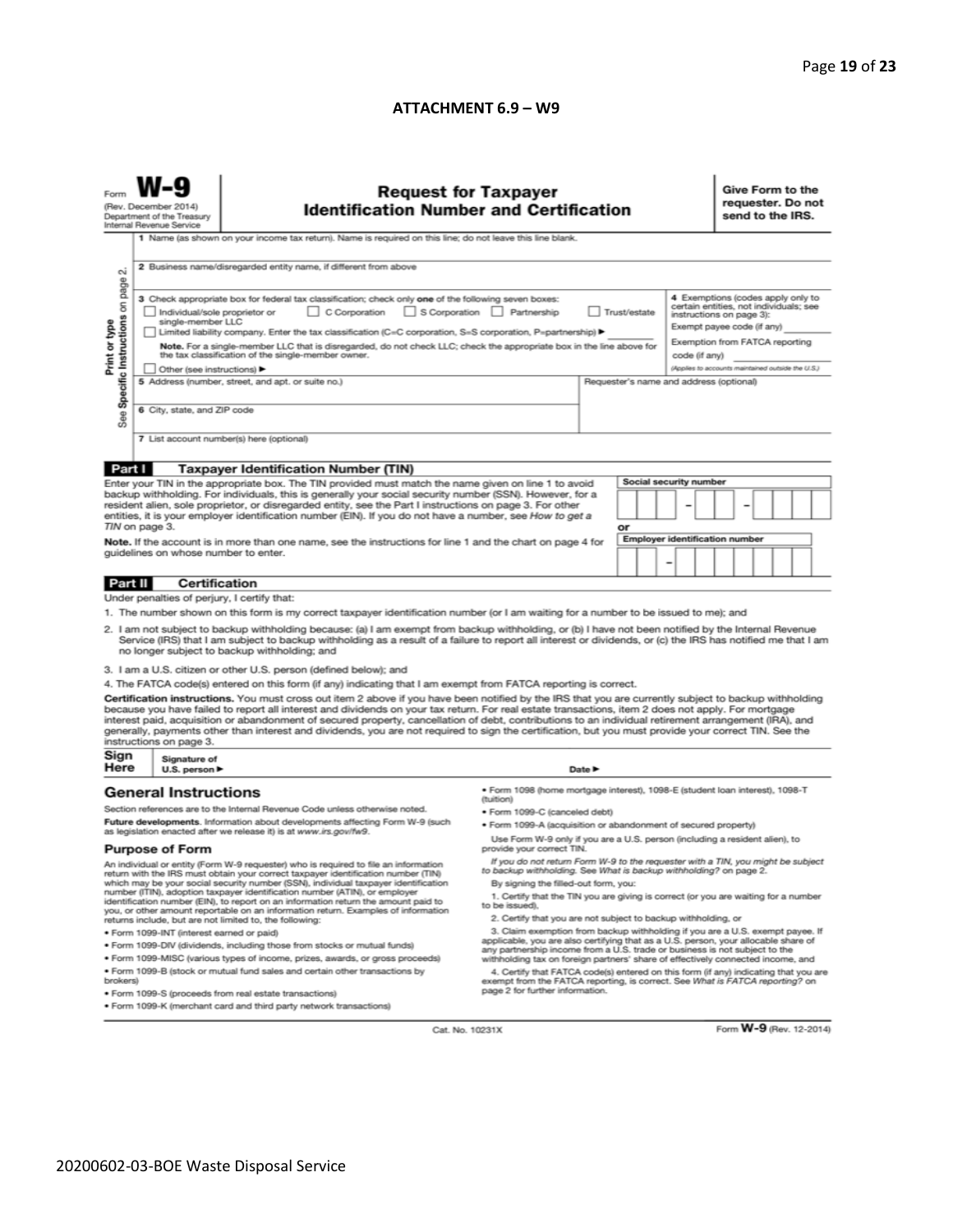#### **ATTACHMENT 6.10 – Standard Terms & Conditions SUMNER COUNTY BOARD OF EDUCATION (SCS)**

#### **1. PREPARATION AND SUBMISSION OF BID.**

- **a.** Failure to examine any drawings**,** specifications, or instructions will be at the proposer's risk. Any deviation from the stated terms, conditions and specifications must be coordinated with and approved in writing by the SCS Purchasing Supervisor.
- **b.** RFP/ITB SUBMITTAL / SIGNATURE: Proposal shall give the full name and business address of the bidder. If the proposer is a corporation, the name shall be stated as it is in the corporate charter. Proposals must be signed in ink by the proposer's authorized agent. Unsigned proposals will be rejected. Proposals are to be sealed and the outside of the envelope is to reference the RFP/ITB number. The person signing the proposal must show their title, and if requested by the institution, must furnish satisfactory proof of his or her authority to bind his or her company in contract. Proposer understands that by submitting a proposal with an authorized signature, it shall constitute an offer to SCS. Proposals must be typewritten or in ink; otherwise they may not be considered. Purchase orders will be issued to the firm name appearing on the W9. Electronic submissions via email, fax, etc. shall not be accepted.
- **c.** SCS is not responsible for any costs incurred by any vendor pursuant to the RFP/ITB. The vendor shall be responsible for all costs incurred in connection with the preparation and submission of its proposal.
- **d.** All proposers must be in compliance with T.C.A. § 62-6-119 at the time of proposal submission and provide evidence of compliance with the applicable provisions of the chapter before such proposal may be considered.
- **e.** Proposals are to be received in the location designated in the RFP/ITB no later than the specified date and time. Late submissions will NOT be opened or considered.
- **f.** No erasures permitted. Errors may be crossed out and corrections printed in ink or typewritten adjacent to error and must be initialed in ink by person signing the proposal.
- **g.** Specifications: Reference to available specifications shall be sufficient to make the terms of the specifications binding on the proposer. The use of the name of a manufacturer, or any special brand or make in describing an item does not restrict the proposer to that manufacturer or specific article, unless specifically stated. Comparable products of other manufacturers will be considered if proof of compatibility is contained in the proposal. Proposers are required to notify SCSs Purchasing Supervisor whenever specifications/procedures are not perceived to be fair and open. The articles on which the proposal is submitted must be equal or superior to that specified. Informative and Descriptive Literature: The proposer must show brand or trade names of the articles proposed, when applicable. It shall be the responsibility of the proposer, including proposer's whose product is referenced, to furnish with the proposer such specifications, catalog pages, brochures or other data as will provide an adequate basis for determining the quality and functional capabilities of the product offered. Failure to provide this data may be considered valid justification for rejection of proposer.
- **h.** Samples: Samples of items when called for, must be furnished free of expense, and if not destroyed will, upon proposer's request within ten (10) days of RFP/ITB opening, be returned at the proposer's expense. Each sample must be labeled with the proposer's name, manufacturer's brand name and number, RFP/ITB number and item reference.
- **i.** Time of Performance: The number of calendar days in which delivery is to be made after receipt of order shall be stated in the RFP/ITB and may be a factor in making an award, price notwithstanding. If no delivery time is stated in the bid, bidder agrees that delivery is to be made within two weeks (10 business days) of order.
- **j.** Transportation and delivery charges should be included in the price and be fully prepaid by the vendor to the destination specified in the RFP/ITB. Proposal prices shall include delivery of all items F.O.B. destination.
- **k.** New materials and supplies must be delivered unless otherwise specifically stated in the RFP/ITB.
- **l.** Alternate/multiple bids will not be considered unless specifically called for in the RFP/ITB.
- **m.** Only proposals submitted on RFP/ITB forms furnished by SCS will be considered.
- n. By signing this RFP/ITB where indicated, the proposer agrees to strictly abide by all applicable local, state and federal statutes and regulations. The proposer further certifies that this proposer is made without collusion or fraud.
- **o.** Error in Proposal. In case of error in the extension of prices in the proposal, the unit price will govern. Late submissions will NOT be opened or considered. Proposers are cautioned to verify their proposals before submission, as amendments received after the RFP/ITB deadline will not be considered. No proposals shall be altered, amended or withdrawn after opening. After proposal opening, a proposer may withdraw a proposal only when there is obvious clerical error such as a misplaced decimal point, or when enforcement of the proposal would impose unconscionable hardship due to an error in the proposal resulting in a quotation substantially below the other proposals received. Proposal withdrawals will be considered only upon written request of the proposer.
- **2. OPEN RECORDS.** In order to comply with the provisions of the Tennessee Open Records Act, all proposals will be publicly opened and are subject to public inspection after the award upon written request. Proposers may be present at RFP/ITB opening. Summary information will be posted the SCS website, www.sumnerschools.org under the Invitation to Bid link.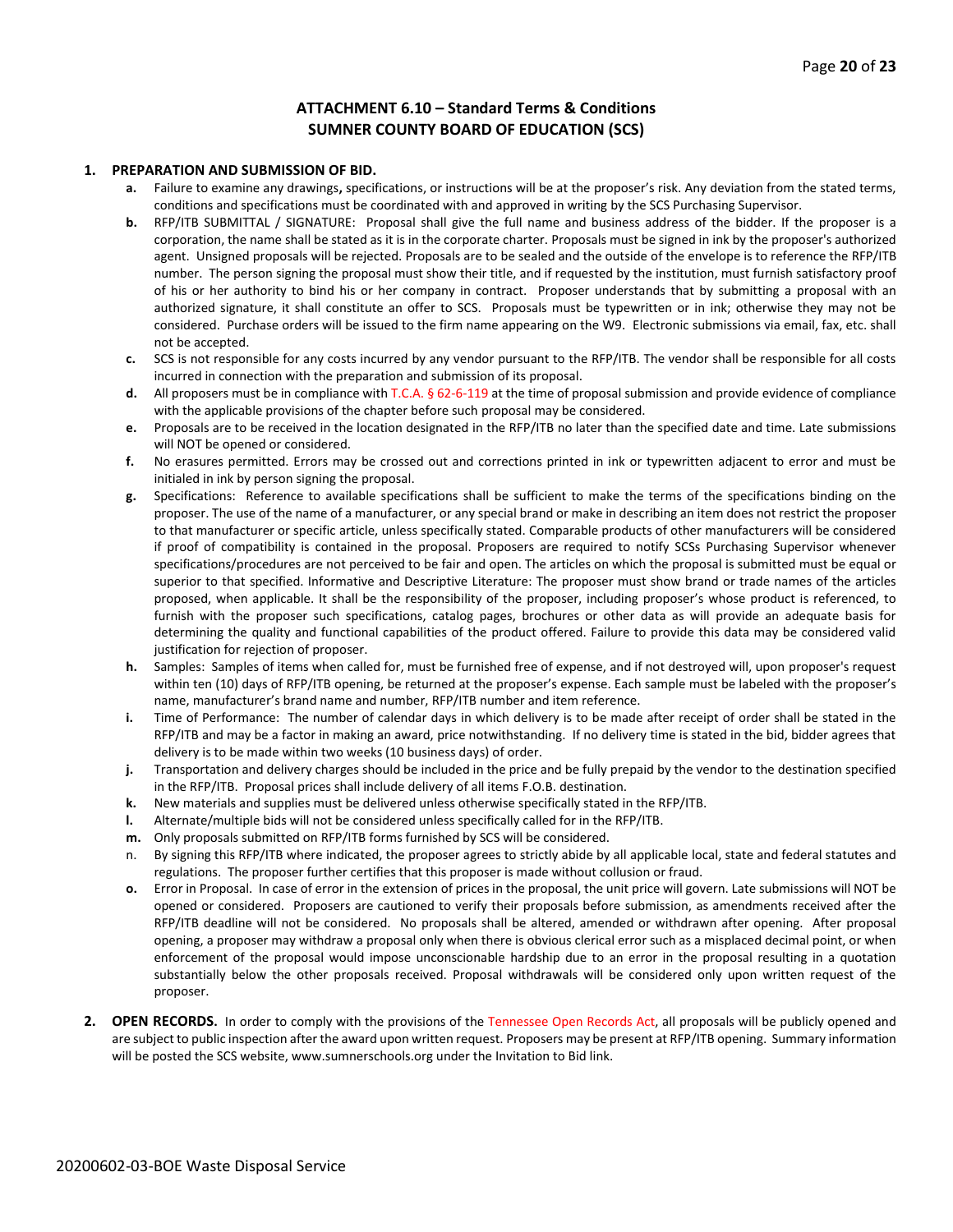- **3. ACCEPTANCE AND AWARD.** SCS reserves the right to reject any and all proposals and to waive any informality in proposals and, unless otherwise specified by the proposer to accept any item in the proposal. Action to reject all proposals shall be taken for unreasonably high prices, errors in the proposal documents, cessation of need, unavailability of funds, or any other reason approved by SCS.
	- a. Contracts and purchases will be made with the lowest, responsive, responsible, qualified proposer. The quality of the articles to be supplied, their conformity with the specifications, their suitability to the requirements of the Institution, cash discount offered, and the delivery terms will be taken into consideration.
	- b. Any deviation from these stated terms, specifications and conditions must be coordinated with and approved in writing by the Purchasing Supervisor.
	- c. Prices quoted on the response (if any) are to be considered firm and binding until the said equipment, supplies or services are in the possession of SCS.
	- d. SCS reserves the right to order more or less than the quantity listed in the proposal.
	- e. If a proposer fails to state a time within which a proposal must be accepted, it is understood and agreed that SCS shall have ninety (90) days to accept.
	- f. No purchase or contract is authorized or valid until the issuance of a SCS purchase order in accordance with SCS policy. No SCS employee is authorized to purchase equipment, supplies or services prior to the issuance of such a purchase order.
	- g. The contract may not be assigned without written SCS consent.
	- h. If the appropriate space is marked on the RFP/ITB, other Institutions (such as State, Local and/or Public Agencies) may purchase off the contract during the same period as SCS.
	- i. The awarded proposer will be required to post a performance and payment bond in the amount of 25% of the contract price if it exceeds \$100,000 as stated by T.C.A. §12-4-201.
	- j. If the project cost is in excess of \$25,000 a performance bond must be secured by the requesting part in an amount equal to the market improvement value.
	- k. By submission of this bid and signature thereof, the Bidder acknowledges compliance with the provisions of Public Chapter No. 587 / Senate Bill No. 2048 (Employee Background Check). The Bidder further agrees to submit a formal certification thereof prior to commencing work.
- **4. PAYMENT**. Payment terms must be specified in the proposal, including any discounts for early payment. Partial payments will not be approved unless justification for such payment can be shown. Terms will be NET 30 days. Payment will not be made until the conditions and specifications of the RFP/ITB are inspected and approved as conforming by persons appointed by SCS.
- **5. DEFAULT OF SELECTED VENDOR.** In case of vendor default, SCS may procure the articles or services from other sources and hold the defaulting vendor responsible for any resulting cost. If the awarded vendor violates any terms of their response, the contract, SCS policy or any law, they may be disqualified from proposing for a period of two years for minor violations or longer for major violations. Proposals from disqualified proposers will not be accepted during the period of disqualification.
- **6. INSPECTION OF PURCHASES.** Articles received which are not equivalent will not be accepted and will be picked up by the vendor or returned to vendor, shipping charges collect. SCS shall have a reasonable period in which to inspect and accept or reject materials without liability. If necessity requires SCS to use nonconforming materials, an appropriate reduction in payment may be made.
- **7. TAXES.** SCS is tax exempt; do not include taxes in quotation. Vendors making improvements or additions to or performing repair work on real property for SCS are liable for any applicable sales or use tax on tangible personal property used in connection with the contract or furnished to vendors by the state for use under the contract.
- **8. NONDISCRIMINATION.** SCS is an equal opportunity employer. SCS and bidder agree to comply with Titles VI and VII of the Civil Rights Act of 1964, Title IX of the Education Amendments of 1972, Section 504 of the Rehabilitation Act of 1973, Executive Order 11,246, the Americans with Disabilities Act of 1990, if applicable, and the related regulations to each. Each party assures that it will not discriminate against any individual including, but not limited to employees or applicants for employment and/or students, because of race, religion, creed, color, sex, age, disability, veteran status or national origin. In the event that any claims should arise with regards to violations of any such local, state or federal law, statues, rule or regulations, the vendor will indemnify and hold SCS harmless for any damages, including court costs or attorney fees, which might be incurred.
- **9. PROHIBITIONS/NO VENDOR CONTRACT FORM.** Acceptance of gifts from vendors is prohibited. T.C.A. §12-4-106. The contract documents for purchase under this RFP/ITB shall consist of the successful proposer's bid and SCSs purchase order. The proposer may request exceptions to terms and conditions and/or request SCS to accept other terms and conditions by means of subsequent documents such as invoices, warranty agreements, license agreements, etc. All subsequent documents shall be open to revision for impermissible language. SCS reserves the right to render the proposal unresponsive and subject the proposal to rejection if successful terms cannot be negotiated.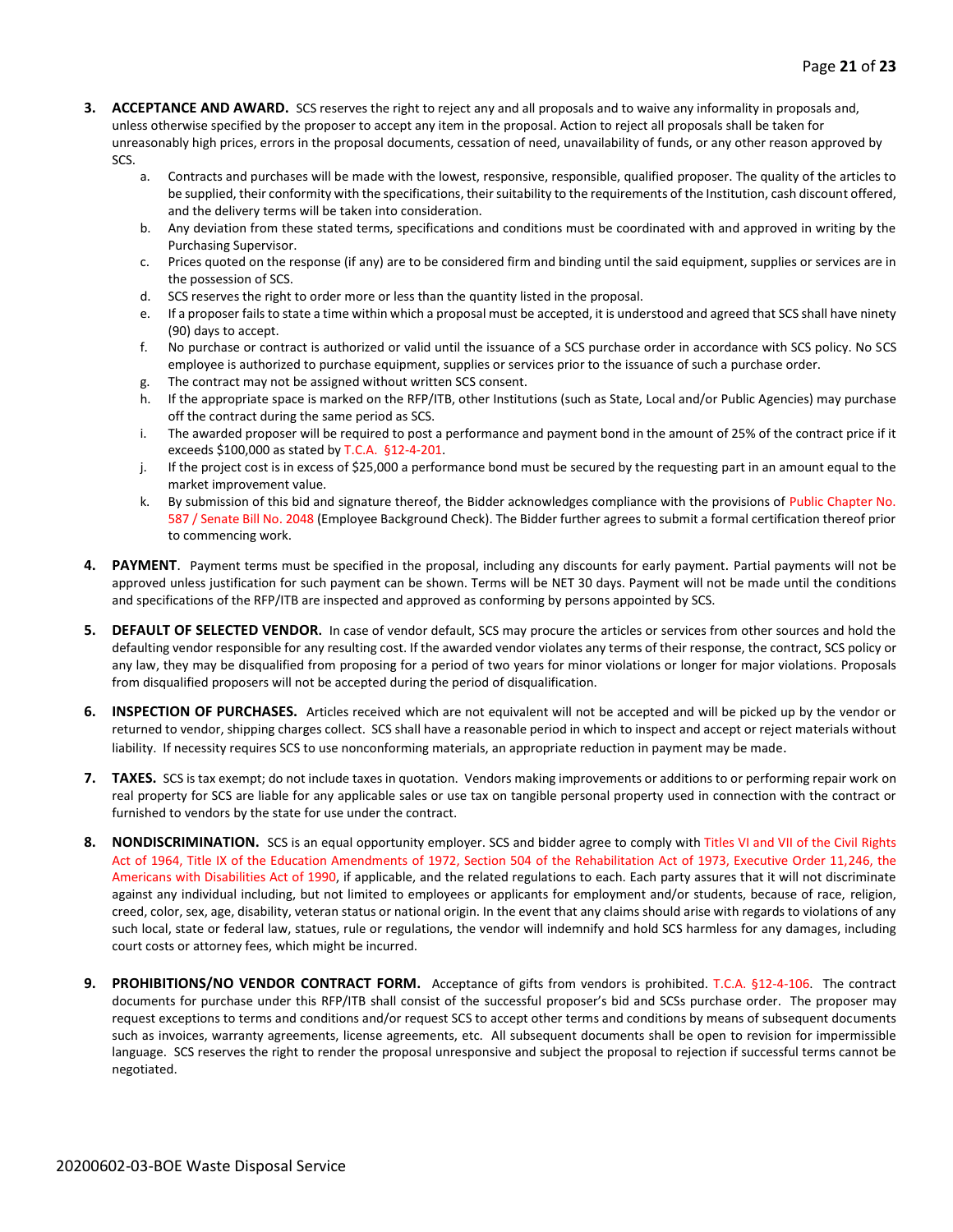- **10. PROHIBITION ON HIRING ILLEGAL IMMIGRANTS.** Tennessee Public Chapter No. 878 of 2006, T.C.A. §12-3-309, requires that Contractor attest in writing that Contractor will not knowingly utilize the services of illegal immigrants in the performance of this Contract and will not knowingly utilize the services of any subcontractor, if permitted under this Contract, who will utilize the services of illegal immigrants in the performance of this Contract. The attestation shall be made on the form, Attestation re Personnel Used in Contract Performance ("the Attestation"), which is attached and hereby incorporated by this reference.
- **11. SALES AND USE TAX.** Before the Purchase Order/Contract resulting from this RFP/ITB is signed, the apparent successful proposer must be registered with the Department of Revenue for the collection of Tennessee sales and use tax as required by T.C.A. §12-3-306.
- **12. ASSIGNMENT.** Neither the vendor nor SCS may assign this agreement without prior written consent of the other party.
- **13. LIABILITIES.** The vendor shall indemnify SCS against liability for any suits, actions or claims of any character arising from or relating to the performance under this agreement by the vendor or its subcontractors. SCS has no obligation for the payment of any judgement or the settlement of any claim made against the vendor or its subcontractors as a result of obligations under this contract.
- **14. APPLICABLE LAW.** Any contract shall be interpreted under the laws and statutes of the State of Tennessee. SCS does not enter into contracts which provide for mediation or arbitration. Any action arising from any contract made from this RFP/ITB shall be brought in the state courts in Sumner County, TN or in the United States Federal District Court for the Middle District of Tennessee.

Additionally, it is a violation of state statutes to purchase materials, supplies, services or any other item from a vendor that is a commissioner, official, employee or board member that has any financial or beneficial interest in such transaction, T.C.A. §12-4-101.

- **15. FUNDS**. The Proposer understands and accepts the non-appropriation of funds provision of SCS.
- **16. DATA PRIVACY AND SECURITY**. Personal Information (PI) includes but is not limited to that information protected by HIPAA, the HITECH Act, FERPA, or Gramm-Leach-Bliley) or such information which would allow a third party to gain access to the personal, medical or financial records of any of any party. Vendor represents and warrants that its collection, access, use, storage, disposal and disclosure of PI complies with all applicable federal and state privacy and data protection laws. Vendor represents and warrants that Vendor will maintain compliance with the SSAE 16 standard, and shall undertake any audits and risk assessments Vendor deems necessary to maintain compliance with SSAE16. If PI provided by SCS to Vendor is subject to FERPA. Vendor agrees that in its handling of FERPA data it will perform as a school official as that term is defined by FERPA regulations. Vendor acknowledges that its improper disclosure or redisclosure of PI covered by FERPA may, under certain circumstances, result in Vendor's exclusion from eligibility to contract with SCS for at least five (5) years. Vendor shall provide SCS with the name and contact information for an employee of Vendor who shall serve as SCS's primary security contact and shall be available to assist Customer twenty-four (24) hours per day, seven (7) days per week as a contact in resolving obligations associated with any security incident in which it is reasonably suspected that there has been a breach of information security. Vendor shall immediately mitigate or resolve any Security Incident, at Vendor's expense and in accordance with applicable privacy rights, laws, regulations and standards. Vendor shall reimburse SCS for actual costs incurred by SCS in responding to, and mitigating damages caused by, any Security Incident, including all costs of notice and/or remediation incurred under applicable law as a result of the Security Incident.
- **17. IRAN DIVESTMENT ACT.** By submission of this proposal, each proposer and each person signing on behalf of any proposer certified, and in the case of a joint proposal, each party thereto certifies as to its own organization, under penalty of perjury, that to the best of its knowledge and belief that each proposer is not on the list created pursuant to T.C.A. §12-12-106.
- **18. COMPLIANCE WITH CONDUCT STANDARDS**. Contractors shall be fully responsible for the conduct of its employees, subcontractors, representatives and agents. Loud or offensive music, language or behavior is unacceptable. Tobacco use of any type and vaping is prohibited on SCS property. Contact or interaction with staff or students is not allowed excepted between designated representatives of SCS and Contractor.